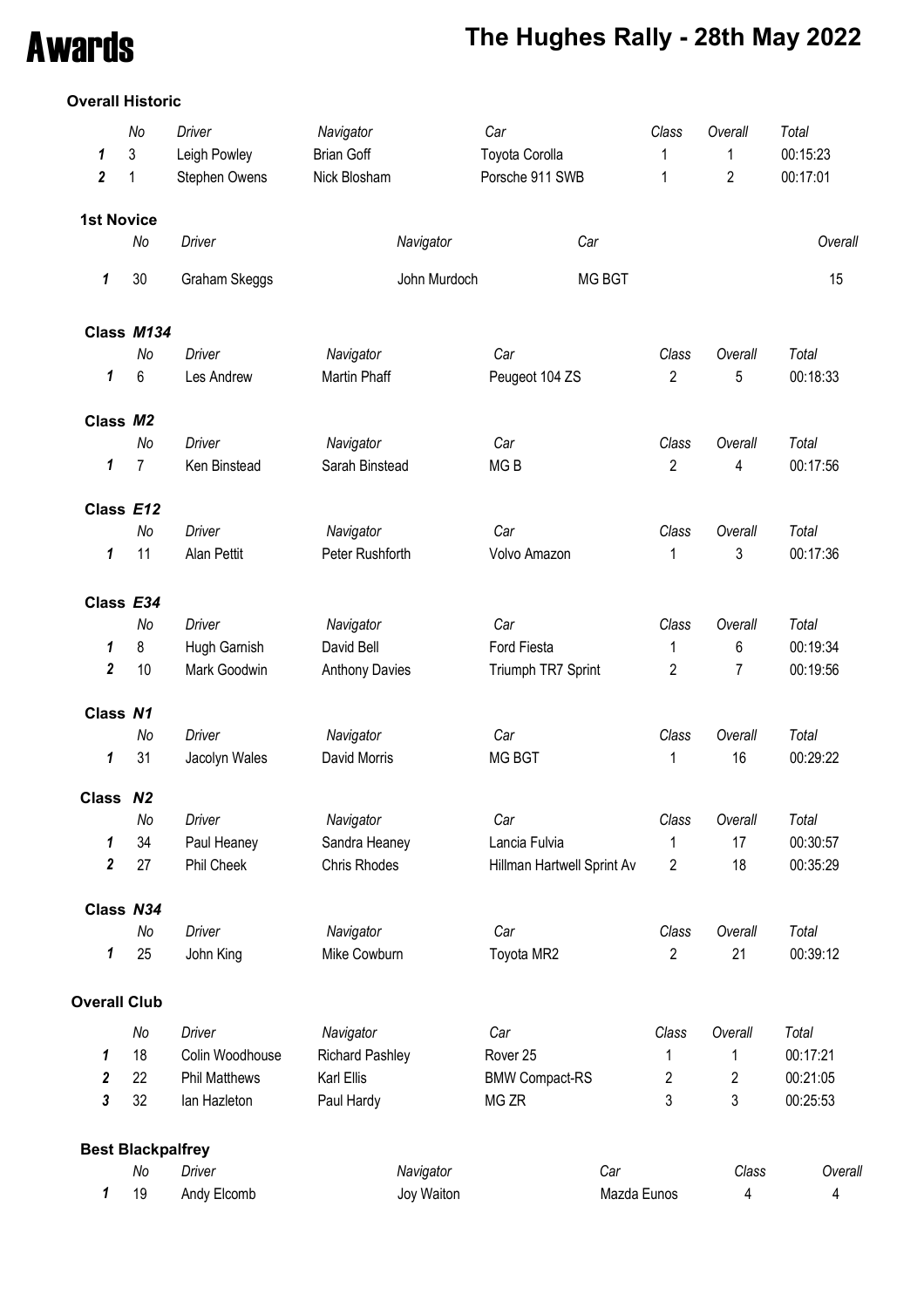# Overall Results at the Finish The Hughes Rally - 28th May 2022

Final 19:28

### **Historic**

| Pos            | Car | Total        | <b>Class</b>      | <b>Driver</b>          | Club                               |             | Navigator                 | Club                   |             | Car                       | cc   | Year |
|----------------|-----|--------------|-------------------|------------------------|------------------------------------|-------------|---------------------------|------------------------|-------------|---------------------------|------|------|
| 1              | 3   | 00:15:23     | $1$ M13           | Leigh Powley           | <b>HRCR</b>                        | <b>HRCR</b> | <b>Brian Goff</b>         | <b>HRCR</b>            | <b>HRCR</b> | <b>Toyota Corolla</b>     | 1587 | 1986 |
| 2              | 1   | 00:17:01     | 1 $M2$            | Stephen Owens          | <b>Ilkley MC</b>                   |             | Nick Blosham              | <b>HRCR</b>            |             | Porsche 911 SWB           | 1998 | 1965 |
| 3              | 11  | 00:17:36     | 1E12              | Alan Pettit            | Blackpalfrey                       |             | Peter Rushforth           | <b>HRCR</b>            |             | Volvo Amazon              | 1798 | 1966 |
| 4              | 7   | 00:17:56     | 2 M <sub>2</sub>  | Ken Binstead           | <b>HRCR</b>                        | <b>HRCR</b> | Sarah Binstead            | <b>HRCR</b>            | <b>HRCR</b> | MG <sub>B</sub>           | 1800 | 1973 |
| 5              | 6   | 00:18:33     | 2 M13             | Les Andrew             | <b>HRCR</b>                        | <b>HRCR</b> | Martin Phaff              | HRCR / Matlock MC      | <b>HRCR</b> | Peugeot 104 ZS            | 1219 | 1981 |
| 6              | 8   | 00:19:34     | 1 E34             | Hugh Garnish           | <b>HRCR</b>                        | <b>HRCR</b> | David Bell                | <b>HRCR</b>            | <b>HRCR</b> | Ford Fiesta               | 1598 | 1977 |
| 7              | 10  | 00:19:56     | 2 E34             | Mark Goodwin           | HRCR/Knutsford &DMC                | <b>HRCR</b> | <b>Anthony Davies</b>     | HRCR/Llandysul MC      | <b>HRCR</b> | Triumph TR7 Sprint        | 1998 | 1977 |
| 8              | 14  | 00:20:43     | 3 E34             | Robert Robinson        | <b>Blackpalfrey MC-Carlton DMC</b> |             | <b>Clare Grove</b>        | <b>HRCR</b>            | <b>HRCR</b> | <b>MG Maestro</b>         | 1944 | 1988 |
| 9              | 9   | 00:20:58     | 4 E34             | Peter Engel            | <b>HRCR/Ross</b>                   | <b>HRCR</b> | Mark Dunkerley            | Bath MC                |             | Mazda Eunos               | 1600 | 1990 |
| 10             | 5   | 00:21:13     | 3 M2              | <b>Harvey Steele</b>   | <b>HRCR</b>                        | <b>HRCR</b> | <b>Martin Pitt</b>        | <b>HRCR</b>            | <b>HRCR</b> | Volvo 144                 | 1986 | 1971 |
| 11             | 13  | 00:21:18     | 5 E34             | Roger Fildes           | <b>HRCR</b>                        | <b>HRCR</b> | Julian Broadhurst         | <b>KDMC/HRCR</b>       |             | Ford Escort Mk2           | 1998 | 1976 |
| 12             | 4   | 00:24:23     | 4 M <sub>2</sub>  | James Griffiths        | <b>HRCR</b>                        |             | James Howell              | <b>HRCR</b>            |             | Austin Mini 1275GT        | 1275 | 1972 |
| 13             | 15  | 00:25:08     | 6 E34             | Andrew Lees            | HRCR / Dolphin                     |             | <b>Brian Cammack</b>      | Oxford MC              |             | Vauxhall Nova             | 1396 | 1989 |
| 14             | 16  | 00:28:31     | 2 E12             | Michael Helm           | Chelmsford MC                      |             | Jim Bowie                 | Chelmsford MC          |             | Triumph TR6               | 2498 | 1970 |
| 15             | 30  | 00:28:58     | $1$ $N34$         | Graham Skeggs          | Farnborough DMC                    |             | John Murdoch              | Famborough DMC         |             | <b>MG BGT</b>             | 1800 | 1978 |
| 16             | 31  | 00:29:22     | $1$ $N1$          | Jacolyn Wales          | <b>HRCR</b>                        | <b>HRCR</b> | David Morris              | <b>HRCR</b>            | <b>HRCR</b> | <b>MG BGT</b>             | 1798 | 1966 |
| 17             | 34  | 00:30:57     | $1$ $N2$          | Paul Heaney            | <b>HRCR</b>                        | <b>HRCR</b> | Sandra Heaney             | <b>HRCR</b>            | <b>HRCR</b> | Lancia Fulvia             | 1300 | 1969 |
| 18             | 27  | 00:35:29     | $2$ $N2$          | Phil Cheek             | <b>HRCR &amp;KDMC</b>              | <b>HRCR</b> | <b>Chris Rhodes</b>       | <b>HRCR</b>            | <b>HRCR</b> | Hillman Hartwell Sprint A | 1600 | 1971 |
| 19             | 35  | 00:36:19     | $3 \, M2$         | Lee Davies             | <b>HRCR</b>                        | <b>HRCR</b> | <b>Richard White</b>      | <b>HRCR</b>            | <b>HRCR</b> | Austin Mini               | 1275 | 1973 |
| 20             | 23  | 00:36:20     | 4 N <sub>2</sub>  | <b>Steven Winter</b>   | Blackpalfrey                       |             | <b>Christopher Winter</b> | Blackpalfrey           |             | Volvo 144GL               | 1986 | 1972 |
| 21             | 25  | 00:39:12     | 2 N <sub>34</sub> | John King              | Chelmsford                         |             | Mike Cowburn              | <b>HRCR</b>            |             | Toyota MR2                | 1598 | 1985 |
| 22             | 28  | 00:39:45     | $2$ $N1$          | Nigel Woof             | <b>HRCR</b>                        |             | Sally Woof                | <b>HRCR</b>            |             | Volvo PV544               | 1800 | 1961 |
| 23             | 33  | 00:39:47     | 5 N <sub>2</sub>  | David Blackhurst       | <b>HRCR</b>                        |             | lan Clapham               | Clwyd Vale Club        |             | Morris Mini Cooper        | 998  | 1969 |
| 24             | 39  | 00:43:43     | $3 \, M1$         | <b>Rupert Burne</b>    | Blackpalftey                       |             | Carole Burne              | Blackpalfrey           |             | <b>MG MGA</b>             | 1600 | 1960 |
| 25             | 29  | 00:44:05     | 3 N34             | Dean Forrest           | <b>HRCR/Owen MC</b>                | <b>HRCR</b> | Melvyn Cox                | HRCR/Owen MC           | <b>HRCR</b> | <b>MGB Roadster</b>       | 1800 | 1976 |
| 26             | 37  | 00:46:18     | 4 N34             | David Johnson          | Middlesex County AC                |             | Nigel Banks               | Middlesex County AC    |             | Saab 99 EMS               | 1975 | 1974 |
| Club           |     |              |                   |                        |                                    |             |                           |                        |             |                           |      |      |
| <b>Pos</b>     | Car | <b>Total</b> | <b>Class</b>      | <b>Driver</b>          | Club                               |             | Navigator                 | Club                   |             | Car                       | CC   | Year |
| 1              | 18  | 00:17:21     | $1 \quad C1$      | Colin Woodhouse        | Basingstoke/Blackpalfrey           |             | <b>Richard Pashley</b>    | Guildford MC           |             | Rover <sub>25</sub>       | 1796 | 2000 |
| $\overline{c}$ | 22  | 00:21:05     | 2 C1              | <b>Phil Matthews</b>   | <b>WSSCC</b>                       |             | Karl Ellis                | <b>WSSCC</b>           |             | <b>BMW Compact-RS</b>     | 1890 | 1998 |
| 3              | 32  | 00:25:53     | 3 C1              | lan Hazleton           | Basingstoke MC                     |             | Paul Hardy                | Dolphin MC             |             | MG ZR                     | 1396 | 2002 |
| 4              | 19  | 00:26:37     | 4 C1              | Andy Elcomb            | Blackpalfrey                       |             | Joy Waiton                | Blackpalfrey           |             | Mazda Eunos               | 1600 | 1992 |
| 5              | 20  | 00:33:15     | 5 C1              | Mick Rose              | Blackpalfrey                       |             | <b>Dick Athow</b>         | Blackpalfrey           |             | Skoda Felicia             | 1300 | 1996 |
| 6              | 41  | 00:37:20     | 6 C1              | Philip Anning          | <b>Blackpalfrey MC</b>             |             | Robert Young              | <b>Blackpalfrey MC</b> |             | Rover Mini Cooper         | 1293 | 1994 |
| 7              | 38  | 00:49:06     | 7 C1              | <b>Jack Stewart</b>    | <b>Blackpalfrey HRCR</b>           |             | <b>Matthew Davies</b>     | Blackpalfrey           |             | Morris Cooper S           | 1380 | 1963 |
| 8              | 40  | 00:51:13     | 8 C1              | <b>Richard Gormley</b> | <b>BMCK</b>                        |             | David Peplow              | <b>BMCK</b>            |             | <b>MG MGB GT</b>          | 1798 | 1974 |
|                |     |              |                   |                        |                                    |             |                           |                        |             |                           |      |      |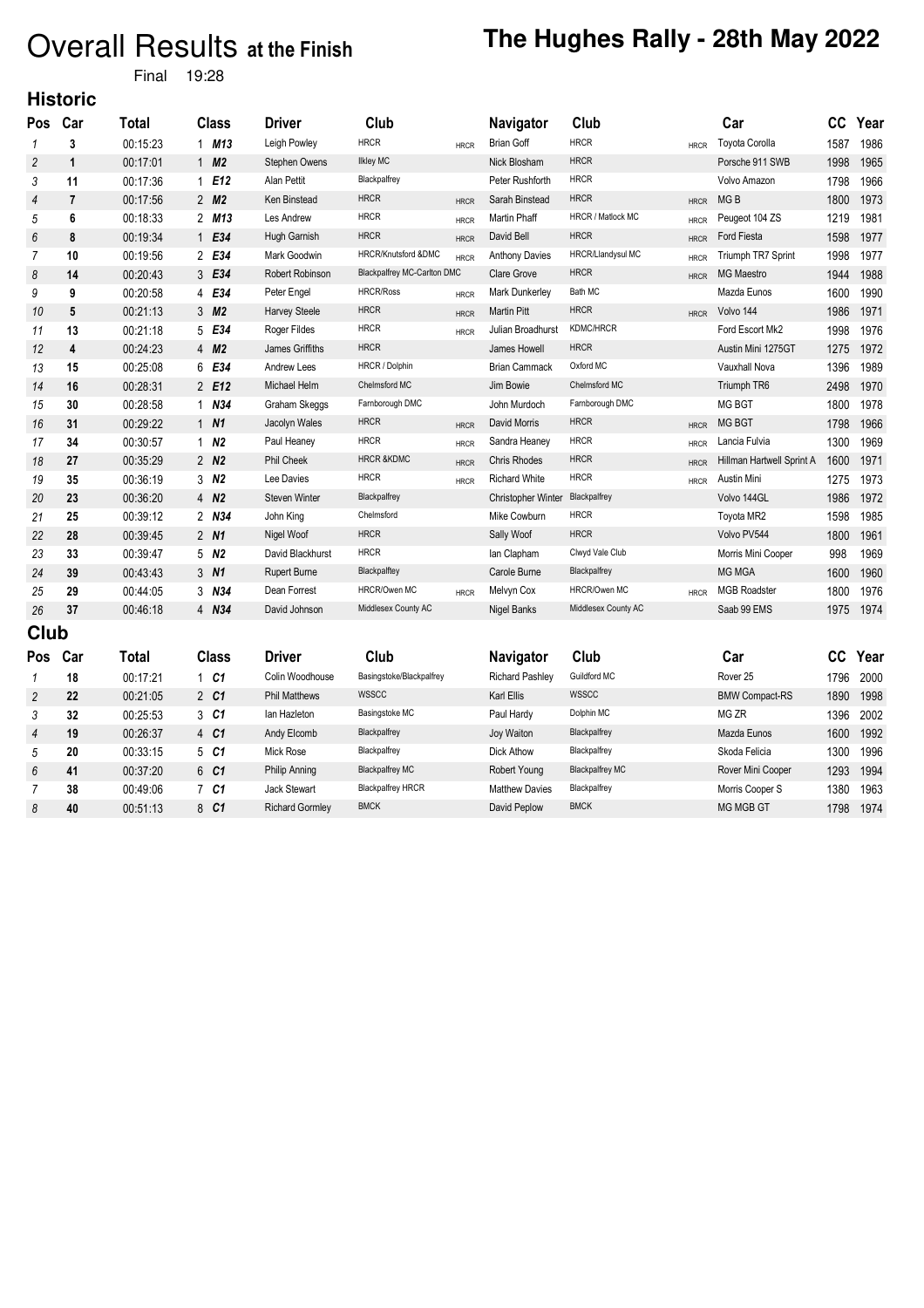# Retirements **The Hughes Rally - 28th May 2022**

|   |    | No Driver        | Navigator                | Car                  | Where     | Reason                    |
|---|----|------------------|--------------------------|----------------------|-----------|---------------------------|
|   | 17 | Peter Joy        | Amy Joy                  | Lotus Elite          | ITC-A1    | Engine problem            |
| 2 |    | 2 Ian Crammond   | <b>Matthew Vokes</b>     | Mercedes Benz 280 SL | Manston 1 | Diff/halfshaft            |
| 3 |    | 26 Curtis Jacoby | Graham Tuer              | Jaquar XJS           | Manston 5 | Split transmission cooler |
| 4 | 21 | Chris Welch      | Norman Garland           | Morris Mini Cooper S | Manston 8 | Engine problems           |
| 5 | 24 | Phil Littlemore  | Richard 'Archie' Pelling | Ford Puma            | Manston 8 | Coolant leak              |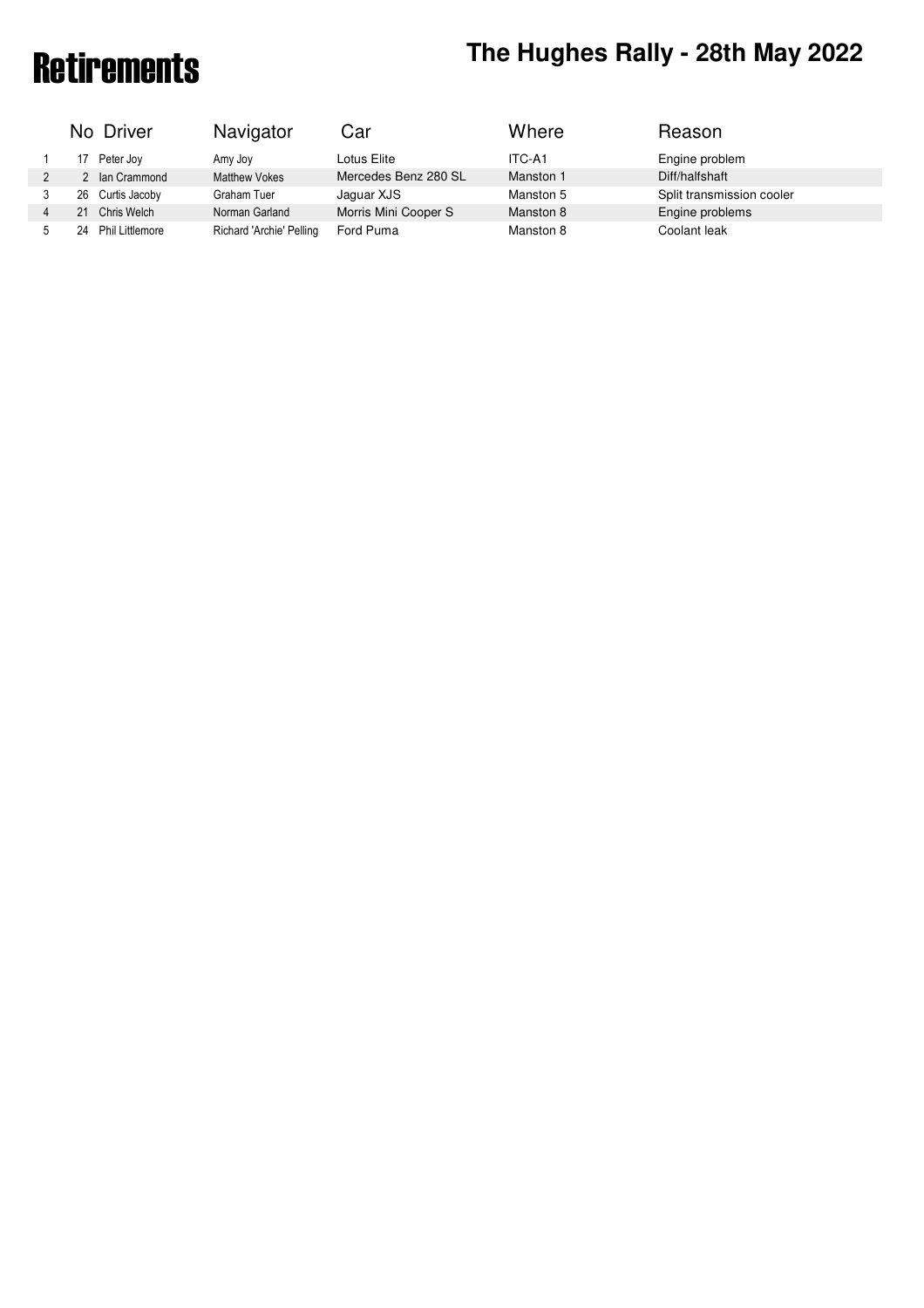# Test Times

| Position       | Manston 1    | Manston 2    | Manston 3   | Manston 4    | Manston 5    | Manston 6    | Manston 7    | Manston 8   |             |  |  | Manston 9 Manston 10 Manston 11 Manston 12 Manston 13 Manston 14 |
|----------------|--------------|--------------|-------------|--------------|--------------|--------------|--------------|-------------|-------------|--|--|------------------------------------------------------------------|
| 1              | $3 - 1:11$   | $15 - 1:10$  | $3 - 1:48$  | $22 - 1:56$  | $3 - 1:46$   | $3 - 1:26$   | $4 - 1:15$   | $3 - 1:13$  | 18 - 1:07   |  |  |                                                                  |
| $\overline{c}$ | $41 - 1:13$  | $18 - 1:10$  | $22 - 1:49$ | $5 - 1:57$   | $5 - 1:46$   | $5 - 1:35$   | $22 - 1:19$  | $18 - 1:13$ | $19 - 1:08$ |  |  |                                                                  |
| 3              | $1 - 1:14$   | $4 - 1:11$   | $32 - 1:50$ | $18 - 1:59$  | 22 - 1:48    | $19 - 1:35$  | $7 - 1:24$   | $19 - 1:13$ | $22 - 1:08$ |  |  |                                                                  |
| 4              | $32 - 1:14$  | $41 - 1:11$  | $4 - 1:51$  | $1 - 2:00w$  | $1 - 1:49$   | $11 - 1:38$  | $38 - 1:25$  | $22 - 1:13$ | $41 - 1:08$ |  |  |                                                                  |
| 5              | $18 - 1:15$  | $25 - 1:12$  | $5 - 1:52$  | $3 - 2:00w$  | 11 - 1:50    | $38 - 1:40$  | 19 - 1:26    | $25 - 1:13$ | $3 - 1:09$  |  |  |                                                                  |
| 6              | $36 - 1:15$  | $32 - 1:12$  | $41 - 1:52$ | $4 - 2:00t$  | $25 - 1:50$  | $13 - 1:41$  | $23 - 1:27$  | $32 - 1:13$ | $4 - 1:09$  |  |  |                                                                  |
| 7              | $4 - 1:16$   | $13 - 1:14$  | $18 - 1:53$ | $6 - 2:00w$  | $10 - 1:51$  | $22 - 1:41$  | $1 - 1:28$   | $1 - 1:14$  | $25 - 1:10$ |  |  |                                                                  |
| 8              | $6 - 1:16$   | $35 - 1:14$  | $8 - 1:54$  | 7 - 2:00w    | $19 - 1:52$  | $14 - 1:42$  | $3 - 1:28$   | $4 - 1:15$  | $32 - 1:10$ |  |  |                                                                  |
| 9              | $25 - 1:16$  | $36 - 1:14$  | $25 - 1:54$ | $8 - 2:00t$  | $4 - 1:53$   | $7 - 1:43$   | $18 - 1:31$  | $41 - 1:15$ | $35 - 1:11$ |  |  |                                                                  |
| 10             | $5 - 1:17$   | $3 - 1:15$   | 19 - 1:55   | $9 - 2:00t$  | $15 - 1:54$  | $25 - 1:43$  | $25 - 1:31$  | $6 - 1:16$  | $13 - 1:12$ |  |  |                                                                  |
| 11             | $35 - 1:17$  | $7 - 1:15$   | $15 - 1:56$ | $10 - 2:00t$ | $41 - 1:54$  | $36 - 1:44$  | $10 - 1:32$  | $8 - 1:16$  | $36 - 1:12$ |  |  |                                                                  |
| 12             | $8 - 1:19$   | $8 - 1:15$   | $36 - 1:56$ | $11 - 2:00t$ | $18 - 1:55$  | $10 - 1:45$  | $32 - 1:33$  | $35 - 1:16$ | $7 - 1:13$  |  |  |                                                                  |
| 13             | $13 - 1:19$  | $26 - 1:15$  | $11 - 1:57$ | $13 - 2:00t$ | $28 - 1:57$  | 18 - 1:45    | $34 - 1:34$  | $36 - 1:16$ | $20 - 1:13$ |  |  |                                                                  |
| 14             | $26 - 1:19$  | $5 - 1:16$   | 24 - 1:57   | 14 - 2:00t   | $23 - 1:58$  | $23 - 1:45$  | $8 - 1:35$   | $38 - 1:16$ | $23 - 1:13$ |  |  |                                                                  |
| 15             | $38 - 1:19$  | $20 - 1:16$  | $1 - 1:58$  | 15 - 2:00w   | $6 - 1:59$   | 41 - 1:45    | $14 - 1:35$  | $11 - 1:18$ | $38 - 1:13$ |  |  |                                                                  |
| 16             | 14 - 1:20    | $23 - 1:16$  | $6 - 1:58$  | $16 - 2:00t$ | $37 - 1:59$  | $4 - 1:48$   | $28 - 1:36$  | $15 - 1:18$ | $11 - 1:14$ |  |  |                                                                  |
| 17             | 24 - 1:20    | $9 - 1:17$   | $7 - 1:58$  | 19 - 2:00t   | $20 - 2:00$  | $37 - 1:51$  | $9 - 1:38$   | $23 - 1:18$ | $15 - 1:14$ |  |  |                                                                  |
| 18             | $9 - 1:21$   | $11 - 1:17$  | 13 - 1:58   | 20 - 2:00t   | $27 - 2:01$  | $28 - 1:54$  | $11 - 1:38$  | $7 - 1:19$  | $1 - 1:15$  |  |  |                                                                  |
| 19             | $11 - 1:21$  | $14 - 1:17$  | $26 - 1:58$ | 21 - 2:00t   | $36 - 2:03$  | $15 - 1:55$  | $13 - 1:38$  | $13 - 1:19$ | $8 - 1:15$  |  |  |                                                                  |
| 20             | $23 - 1:21$  | $6 - 1:19$   | $20 - 1:59$ | $23 - 2:00t$ | $24 - 2:05$  | $30 - 1:55$  | $15 - 1:39$  | $10 - 1:21$ | $14 - 1:15$ |  |  |                                                                  |
| 21             | $20 - 1:24$  | $10 - 1:19$  | $14 - 2:00$ | 24 - 2:00t   | $8 - 2:06$   | $1 - 1:56$   | $33 - 1:39$  | $14 - 1:21$ | $9 - 1:16$  |  |  |                                                                  |
| 22             | $10 - 1:25$  | $38 - 1:19$  | $35 - 2:00$ | 25 - 2:00t   | $35 - 2:06$  | $24 - 1:57$  | $20 - 1:42$  | $33 - 1:22$ | $5 - 1:17$  |  |  |                                                                  |
| 23             | $37 - 1:25$  | $37 - 1:21$  | $10 - 2:01$ | 26 - 2:00t   | $38 - 2:06$  | $16 - 1:59$  | $36 - 1:42$  | $9 - 1:23$  | $10 - 1:18$ |  |  |                                                                  |
| 24             | $16 - 1:31$  | $28 - 1:22$  | $23 - 2:01$ | 27 - 2:00t   | $33 - 2:07$  | $35 - 1:59$  | 24 - 1:48    | $20 - 1:23$ | $34 - 1:18$ |  |  |                                                                  |
| 25             | $29 - 1:31$  | $24 - 1:25$  | $38 - 2:01$ | 28 - 2:00w   | $31 - 2:08$  | $9 - 2:01$   | $6 - 1:49$   | $34 - 1:24$ | $6 - 1:19$  |  |  |                                                                  |
| 26             | $7 - 1:33$   | $33 - 1:25$  | $9 - 2:02$  | 29 - 2:00t   | $9 - 2:09$   | $32 - 2:01$  | $30 - 1:51$  | $5 - 1:25$  | $28 - 1:20$ |  |  |                                                                  |
| 27             | $27 - 1:37$  | $34 - 1:25$  | $33 - 2:03$ | $30 - 2:00t$ | $34 - 2:09$  | $34 - 2:04$  | $27 - 1:55$  | $30 - 1:25$ | $33 - 1:22$ |  |  |                                                                  |
| 28             | $39 - 1:37$  | $1 - 1:26$   | $37 - 2:07$ | $31 - 2:00t$ | $7 - 2:11$   | $40 - 2:09$  | $31 - 2:05$  | $28 - 1:27$ | $16 - 1:23$ |  |  |                                                                  |
| 29             | $31 - 1:40$  | $27 - 1:27$  | $28 - 2:08$ | $32 - 2:00t$ | $30 - 2:14$  | $8 - 2:11$   | $39 - 2:13$  | $37 - 1:29$ | $27 - 1:23$ |  |  |                                                                  |
| 30             | 28 - 1:42    | $22 - 1:31$  | $39 - 2:10$ | $33 - 2:00t$ | $14 - 2:15$  | $31 - 2:27$  | $29 - 2:17$  | $16 - 1:31$ | $30 - 1:25$ |  |  |                                                                  |
| 31             | $30 - 1:52$  | 29 - 1:31    | $34 - 2:11$ | $34 - 2:00t$ | $16 - 2:15$  | $27 - 2:28$  | $40 - 2:18$  | $29 - 1:31$ | $39 - 1:25$ |  |  |                                                                  |
| 32             | 15 - 2:30w   | $40 - 1:31$  | $16 - 2:12$ | $35 - 2:00t$ | $13 - 2:19$  | $29 - 2:34$  | $16 - 2:23$  | $39 - 1:31$ | $29 - 1:30$ |  |  |                                                                  |
| 33             | 19 - 2:30w   | $30 - 1:35$  | $30 - 2:12$ | $36 - 2:00t$ | $29 - 2:19$  | $6 - 2:40w$  | $5 - 2:30w$  | $27 - 1:33$ | $40 - 1:32$ |  |  |                                                                  |
| 34             | $21 - 2:30w$ | $16 - 1:40$  | $27 - 2:16$ | 37 - 2:00t   | 21 - 2:30t   | 20 - 2:40w   | 21 - 2:30w   | $31 - 1:38$ | $31 - 1:35$ |  |  |                                                                  |
| 35             | 22 - 2:30w   | 39 - 1:40    | 29 - 2:27   | $38 - 2:00t$ | $32 - 2:30t$ | $21 - 2:40t$ | $35 - 2:30w$ | $40 - 1:46$ | $37 - 1:41$ |  |  |                                                                  |
| 36             | $33 - 2:30w$ | $31 - 1:45$  | $31 - 2:28$ | 39 - 2:00t   | 39 - 2:30t   | $33 - 2:40w$ | 37 - 2:30w   |             |             |  |  |                                                                  |
| 37             | 34 - 2:30w   | 19 - 2:30w   | $40 - 2:33$ | 40 - 2:00t   | 40 - 2:30t   | 39 - 2:40w   | 41 - 2:30w   |             |             |  |  |                                                                  |
| 38             | 40 - 2:30w   | $21 - 2:30w$ | $21 - 2:43$ | 41 - 2:00t   |              |              |              |             |             |  |  |                                                                  |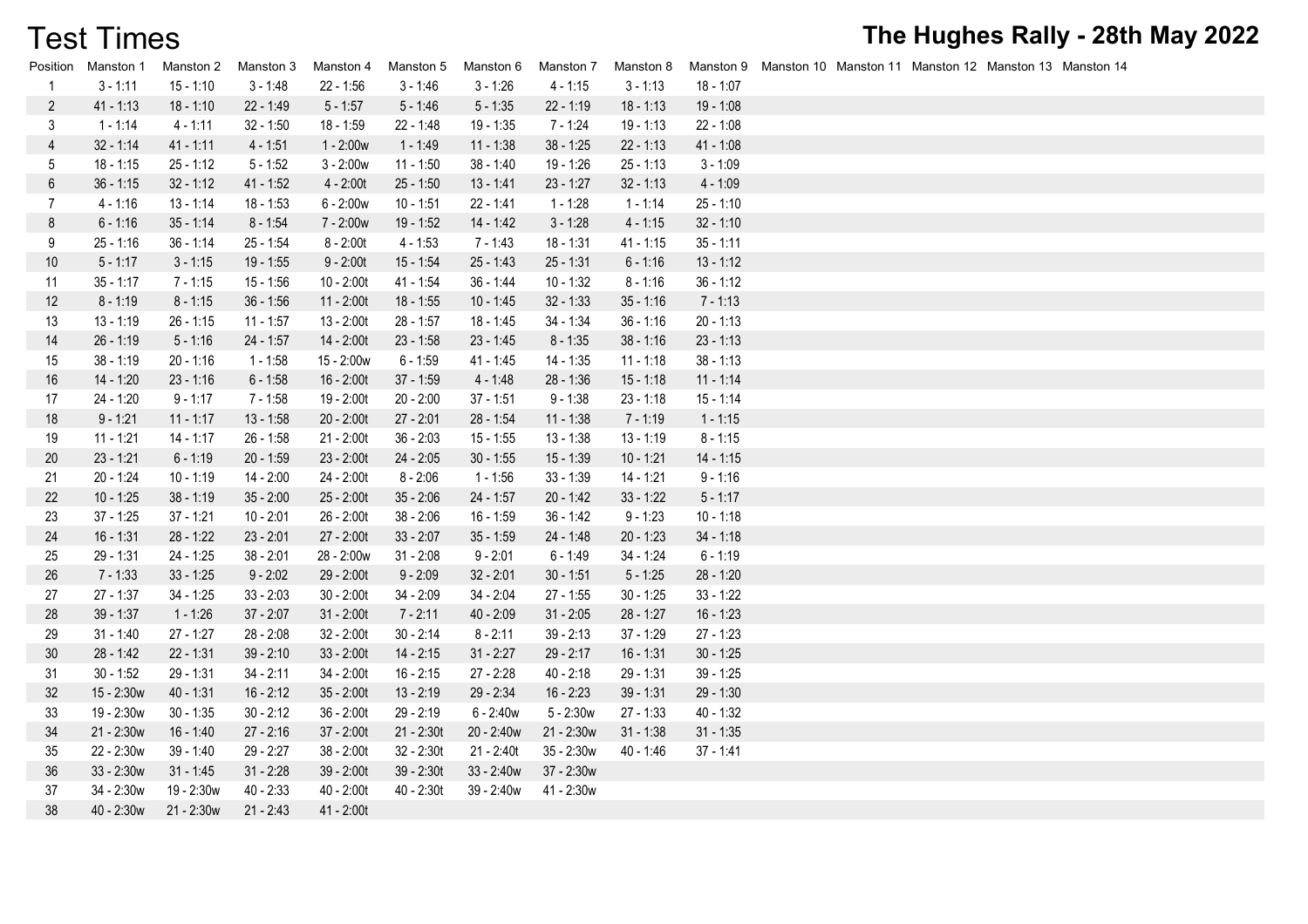# Faults **The Hughes Rally - 28th May 2022**

| Crew                              |           | Faults     | Penalty |           |
|-----------------------------------|-----------|------------|---------|-----------|
| 1 - Stephen Owens/Nick Blosham    |           |            |         |           |
|                                   | Manston 4 | wrong test | 0       | WT        |
| 3 - Leigh Powley/Brian Goff       |           |            |         |           |
|                                   | Manston 4 | wrong test | 0       | WT        |
| 5 - Harvey Steele/Martin Pitt     |           |            |         |           |
|                                   | Manston 7 | wrong test | 0       | WT        |
| 6 - Les Andrew/Martin Phaff       |           |            |         |           |
|                                   | Manston 4 | wrong test | 0       | WT        |
|                                   | Manston 6 | wrong test | 0       | WT        |
| 7 - Ken Binstead/Sarah Binstead   |           |            |         |           |
|                                   | Manston 4 | wrong test | 0       | WT        |
| 15 - Andrew Lees/Brian Cammack    |           |            |         |           |
|                                   | Manston 1 | wrong test | 0       | WT        |
|                                   | Manston 4 | wrong test | 0       | WT        |
| 19 - Andy Elcomb/Joy Waiton       |           |            |         |           |
|                                   | Manston 1 | wrong test | 0       | WT        |
|                                   | Manston 2 | wrong test | 0       | WT        |
| 20 - Mick Rose/Dick Athow         |           |            |         |           |
|                                   | Manston 6 | wrong test | 0       | WT        |
| 21 - Chris Welch/Norman Garland   |           |            |         |           |
|                                   | Manston 1 | wrong test | 0       | WT        |
|                                   | Manston 2 | wrong test | 0       | WT        |
|                                   | Manston 7 | wrong test | 0       | WT        |
| 22 - Phil Matthews/Karl Ellis     |           |            |         |           |
|                                   | Manston 1 | wrong test | 0       | WT        |
| 28 - Nigel Woof/Sally Woof        |           |            |         |           |
|                                   | Manston 4 | wrong test | 0       | <b>WT</b> |
| 33 - David Blackhurst/lan Clapham |           |            |         |           |
|                                   | Manston 1 | wrong test | 0       | WT        |
|                                   | Manston 6 | wrong test | 0       | WT        |
| 34 - Paul Heaney/Sandra Heaney    |           |            |         |           |
|                                   | Manston 1 | wrong test | 0       | WT        |
| 35 - Lee Davies/Richard White     |           |            |         |           |
|                                   | Manston 7 | wrong test | 0       | WT        |
| 37 - David Johnson/Nigel Banks    |           |            |         |           |
|                                   | Manston 7 | wrong test | 0       | WT        |
| 39 - Rupert Burne/Carole Burne    |           |            |         |           |
|                                   | Manston 6 | wrong test | 0       | WT        |
| 40 - Richard Gormley/David Peplow |           |            |         |           |
|                                   | Manston 1 | wrong test | 0       | WT        |
| 41 - Philip Anning/Robert Young   |           |            |         |           |
|                                   | Manston 7 | wrong test | 0       | WT        |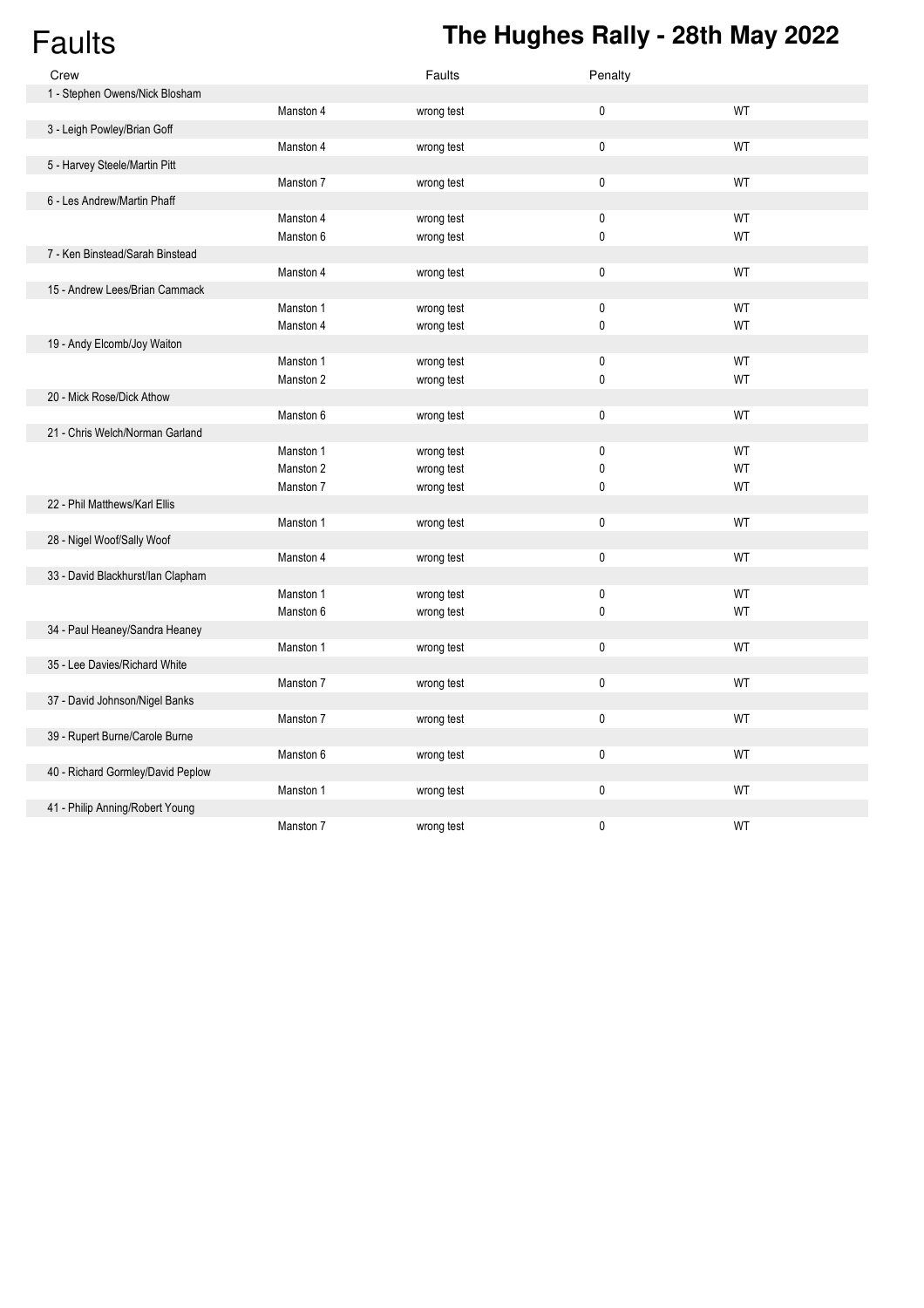### Time Card 1

### **The Hughes Rally - 28th May 2022**

| No. | MTC1/<br><b>RSA</b> | ITC-<br>A1      | PCA1          | ITC-<br>A <sub>2</sub> | PCA <sub>2</sub>   | ITC-<br>A <sub>3</sub> |                | PCA3 PCA4 PCA5 |                     | ITC-<br>A4      | <b>RSB</b>               | PCB1           | ITC-<br><b>B1</b> | PCB <sub>2</sub>    | PCB <sub>3</sub>    | ITC-<br>B2      | RSC              | PCC1             | ITC-<br>C <sub>1</sub> | ITC-<br>C <sub>2</sub> | PCC <sub>2</sub> | PCC3                     | ITC-<br>C <sub>3</sub> | PCC4         | ITC-<br>C <sub>4</sub> | Total    |
|-----|---------------------|-----------------|---------------|------------------------|--------------------|------------------------|----------------|----------------|---------------------|-----------------|--------------------------|----------------|-------------------|---------------------|---------------------|-----------------|------------------|------------------|------------------------|------------------------|------------------|--------------------------|------------------------|--------------|------------------------|----------|
|     | 0                   | 3e              | 0             | 16e                    | 0                  | 2e                     | 0              | 0              | 0                   | OJ              | 0                        | 0              | 2L                | 0                   | 0                   | 6L              | 0                | 0                | 4L                     | 8e                     | 0                | 0                        | 11e                    | 0            |                        | 00:00:52 |
| 2   | $\mathbf{0}$        | 0               | $1:40 \; m$   | 9e                     | 0                  | 8L                     | 0              | 0              | $\mathbf{0}$        | 25e             | 0                        | $\overline{0}$ | 1e                | 0                   | 0                   | OJ              | 0                | 0                | 13L                    | 10 <sub>e</sub>        | 0                | 0                        | 6e                     | $\mathbf{0}$ |                        | 00:02:52 |
| 3   | 0                   | 0               |               | 5L                     | 0                  | 7e                     | 0              | 0              | 0                   | 32e             | 0                        | 0              | 3e                | 0                   | 0                   | 7e              | 0                | 0                | 11L                    | 3e                     | 0                | 0                        | 6e                     | 0            |                        | 00:01:14 |
| 4   | $\mathbf{0}$        |                 | $1:40 \; m$   | 11L                    | 0                  | 1e                     | 0              |                | 0                   | OJ.             | 0                        | $\overline{0}$ | 3:20m             | 0                   | 1:40 $\,$ m         | 0c              | 0                | 0                | 5L                     | 3e                     | 0                | 0                        | 16e                    | 0            |                        | 00:07:16 |
| 5   | 0                   | 0               | $1:40 \; m$   | 2e                     | 0                  | 7e                     | 0              | 0              | 1:40 m              | 5e              | 0                        | 0              | 2e                | 0                   | 0                   | 6e              | 0                | 0                | 8L                     | 5e                     | 0                | 0                        | 9e                     | 0            |                        | 00:04:04 |
| 6   | 0                   | 1L              | 0             | 4L                     | 0                  | 2e                     | 0              | 0              | 0                   | 33 <sub>e</sub> | 0                        | $\bf{0}$       | 4e                | 0                   | $\bf{0}$            | 12e             | 0                | 0                | $\bf{0}$               | 17e                    | 0                | 0                        | 11e                    | 0            |                        | 00:01:24 |
| 7   | 0                   | 0               |               | 3L                     | 0                  | 6L                     | 0              | 0              | 0                   | 1:21L           | 0                        | 0              | 5e                | 0                   | 0                   | 7e              | 0                | 0                | 10 <sub>L</sub>        | 18L                    | 0                | 0                        | 2L                     | 0            |                        | 00:02:12 |
| 8   | 0                   | 2e              | 0             | 11L                    | 0                  | 31L                    | 0              |                | 0                   | 36 <sub>e</sub> | 0                        | $\overline{0}$ | 1e                | 0                   | 0                   | 9e              | 0                | $\mathbf 0$      | 15L                    | 13L                    | 0                | 0                        | 13L                    | 0            |                        | 00:02:11 |
| 9   | 0                   | 22e             | 0             | 18L                    | 0                  | 13L                    | 0              | 0              | 0                   | OJ.             | 0                        | 0              | 1e                | 0                   | 0                   | 2L              | 0                | 0                | 32L                    | 14L                    | 0                | 0                        | 2L                     | 0            |                        | 00:01:44 |
| 10  | 0                   | 3L              | 0             | 27L                    | 0                  | 20L                    | 0              |                | 0                   | OJ              | O                        | 0              | 5L                | 0                   | 0                   | 18 <sub>e</sub> | 0                | $\mathbf 0$      | 22L                    | 11e                    | 0                | 0                        | 6e                     | 0            |                        | 00:01:52 |
| 11  | 0                   | 7L              | 0             | 18L                    | 0                  | 21e                    | 0              | 0              | 0                   | 15L             | 0                        | 0              | 2e                | 0                   | 0                   | 14e             | 0                | 0                | 3L                     | 40L                    | 0                | 0                        | 27e                    | 0            |                        | 00:02:27 |
| 13  | 0                   | 4L              | $1:40 \; m$   | 10L                    | $\Omega$           | 1L                     | 0              |                | 0                   | 5e              | 0                        | $\overline{0}$ | 8L                | 0                   | 0                   | 7e              | 0                | $\mathbf 0$      | 29e                    | 15L                    | 0                | 0                        | 20e                    | $\mathbf{0}$ |                        | 00:03:19 |
| 14  | 0                   | 2e              | 0             | 5L                     | 0                  | 21L                    | 0              | 0              | 0                   | OJ              | 0                        | 0              | 1L                | 0                   | 0                   | 12e             | 0                | 0                | 15L                    | 6e                     | 0                | 0                        | 3e                     | 1:40 m       |                        | 00:02:45 |
| 15  | 0                   | 31e             |               | 1:01L                  | 0                  | 30L                    | 0              | 0              | 0                   | 25e             | 0                        | 0              | 5L                | 0                   | 0                   | OJ.             | 0                | $\mathbf{0}$     | 10L                    | 15e                    | 0                | 0                        | 41e                    | 0            |                        | 00:03:38 |
| 16  | 0                   | 40e             | 0             | UO                     | 0                  | 32L                    | 0              |                | $1:40 \; m$         | <b>16L</b>      | 0                        | 0              | 25L               | 0                   | 0                   | 1:16L           | 0                | 0                | 1:06L                  | 23e                    | 0                | 0                        | 4L                     | 0            |                        | 00:06:22 |
| 17  | 0                   | Rtrd            |               |                        |                    |                        |                |                |                     |                 |                          |                |                   |                     |                     |                 |                  |                  |                        |                        |                  |                          |                        |              |                        | 00:00:00 |
| 18  | 0                   | 2e              | 0             | 20e                    | 0                  | 14L                    | $\mathbf{0}$   | 0              | 0                   | OJ              | 0                        | 0              | 16e               | 0                   | 0                   | 3e              | 0                | 0                | 1e                     | 44e                    | 0                | 0                        | 6e                     | 0            |                        | 00:01:46 |
| 19  | 0                   | 9e              | 0             | 23L                    | $\mathbf{0}$       | 47L                    | $1:40 \; m$    | $1:40 \; m$    | 1:40 m              | 10e             | $\mathbf{0}$             | $\mathbf 0$    | 21e               | 0                   | $\mathbf 0$         | 1:03L           | $\overline{0}$   | $\mathbf{0}$     | 20L                    | 10 <sub>e</sub>        | 0                | 0                        | 2L                     | $\mathbf{0}$ |                        | 00:08:25 |
| 20  | 0                   | 3:20m           | 0             | 3:20m                  | 0                  | 0c                     | 0              |                | $1:40 \; m$         | 4L              | 0                        | 0              | 3:20m             | 0                   | 0                   | 0c              | 0                | 0                | 6e                     | 46e                    | 0                | 0                        | 47e                    | 0            |                        | 00:13:23 |
| 21  | 0                   | 20e             | $1:40 \; m$   | 0J                     | 0                  | 1:06L                  | 0              | $1:40 \; m$    | 1:40 m              | 1:40L           | 0                        | $\overline{0}$ | 3:20m             | 0                   | 0                   | 0c              | 0                | $\overline{0}$   | 1:05L                  | 1:04L                  | 0                | 0                        | 1:08L                  | 0            |                        | 00:14:43 |
| 22  | $\mathbf{0}$        | 1L              | 0             | 43L                    | $\Omega$           | 48L                    | 0              |                | 0                   | 32e             | 0                        | 0              | 9L                | 0                   | 0                   | 13L             | 0                | 0                | 9L                     | 1:141                  | 0                | 0                        | 24e                    | 0            |                        | 00:04:13 |
| 23  | 0                   | 30 <sub>e</sub> |               | 1:02L                  | $1:40 \; m$        | 1:20L                  | 0              |                | $1:40 \; m$         | 1:06L           | 0                        | 0              | 1:17L             | $\Omega$            | $1:40 \; m$         | 1:09L           | 0                | $\mathbf 0$      | 46e                    | 1:14L                  | $\theta$         | 0                        | 55e                    | $\Omega$     |                        | 00:14:19 |
| 24  | 0                   | 9e              | 1:40 m        | 1L                     | 1:40 m             | 51L                    | 0              | $\Omega$       | 0                   | OJ              | 0                        | 0              | 1L                | 0                   | 0                   | 34L             | 0                | 0                | 17L                    | 49L                    | 0                | 1:40 $m$                 | 0                      | 1:40 m       |                        | 00:09:22 |
| 25  | $\mathbf{0}$        | 3:20m           | $\Omega$      | 3:20m                  | 1:40 m             | 0 <sub>c</sub>         | $\mathbf 0$    |                | $1:40 \; m$         | 3:20m           | 0                        | 0              | 3:20m             | 0                   | $1:40 \; m$         | 0c              | 0                | $\mathbf 0$      | 3L                     | 1:21L                  | 0                | $\mathbf{0}$             | 1e                     | $\mathbf{0}$ |                        | 00:19:45 |
| 26  | 0                   | 3:20m           | $1:40 \; m$   | 0c                     | 0                  | 47L                    | $1:40 \; m$    | $1:40 \; m$    | 1:40 m              | 0J              | 0                        | 0              | 3:20m             | 0                   | 0                   | 0c              | 0                | 0                | 28L                    | 14L                    | 0                | 0                        | 11L                    | 1:40 m       |                        | 00:16:40 |
| 27  | 0                   | 0               | 0             | 3:20m                  | 0                  | 0c                     | 0              | 0              | 0                   | OJ              | $\mathbf{0}$             | $\overline{0}$ | 4L                | -0                  | $\bf{0}$            | 2L              | 0                | $\mathbf 0$      | 50L                    | 9e                     | $\mathbf 0$      | 1:40 $m$                 | <b>28L</b>             | 1:40 m       |                        | 00:08:13 |
| 28  | 0                   | 1L              |               | 3:20m                  | 1:40 m             | 0 <sup>c</sup>         | 0              |                | 1:40 $m$            | 3:20m           | 0                        | 0              | 49e               | 0                   | 1:40 m              | 1:05e           | 0                | 0                | 35 <sub>e</sub>        | 48L                    | 1:40 $m$         | 1:40 m                   | 5e                     | 0            |                        | 00:18:23 |
| 29  | 0                   | 8L              | $1:40 \; m$   | 1:03L                  | $\mathbf 0$        | 1:09L                  | $\mathbf 0$    | 1:40 m         | 1:40 m              | 25e             | $\mathbf{0}$             | 1:40 m         | OJ.               | 1:40 m              | $\mathbf{0}$        | 3:20m           | $\overline{0}$   | $\mathbf{0}$     | 1:34L                  | 3:20m                  | 0                | $\mathbf{0}$             | 0c                     | 0            |                        | 00:19:19 |
| 30  | 0                   | 2e              | $\Omega$      | 7L                     | 0                  | 0                      | 0              |                | $1:40 \; m$         | OJ              | 0                        | 0              | 1:09e             | 0                   | 0                   | 1:01L           | 0                | 0                | 19L                    | 22L                    | 0                | 0                        | 19e                    | 0            |                        | 00:04:59 |
| 31  | 0                   | 3L              | $1:40 \; m$   | 11L                    | 0                  | OJ                     | 0              |                | 0                   | 14L             | 0                        | 0              | 9e                | $\mathbf 0$         | 0                   | 0               | 0                | $\overline{0}$   | 1:11L                  | 25L                    | 0                | 0                        | 1L                     | 0            |                        | 00:03:54 |
| 32  | 0                   | 10e             | $1:40 \; m$   | 9e                     | 0                  | 0                      | 0              |                | 1:40 m              | <b>52L</b>      | 0                        | 0              | OJ                | 0                   | 0                   | 21L             | 0                | 0                | 25L                    | 5L                     | 0                | 0                        | 9L                     | 0            |                        | 00:05:31 |
| 33  | 0                   | 24L             | 1:40 m        | 3:20m                  | 1:40 m             | 0c                     | 0              | 1:40 m         | $1:40 \; m$         | 23e             | 0                        | $\overline{0}$ | 54L               | 0                   | $1:40 \; m$         | OJ              | 0                | 0                | 53L                    | 55L                    | 0                | 0                        | <b>20L</b>             | $\Omega$     |                        | 00:15:29 |
| 34  | $\mathbf{0}$        | 4L              | 1:40 $m$      | 1:08L                  | 0                  | 1:07L                  | $\Omega$       |                | 0                   | 1:09L           | $\Omega$                 | 0              | OJ                | $\Omega$            | 0                   | 19e             | 0                | 0                | 16L                    | 7e                     | $\mathbf{0}$     | $\Omega$                 | 10L                    | 1:40 m       |                        | 00:07:40 |
| 35  |                     | 10e             | 1:40 m 1:06L  |                        | $\overline{0}$     | 47L                    | $\Omega$       | $\mathbf{0}$   | 0                   | 0J              | $\mathbf{0}$             | $\mathbf{0}$   | 3:20m             | $\Omega$            | 1:40 m              | 0c              | $\Omega$         | $\mathbf{0}$     | 1:00L                  | 14L                    | $\Omega$         | $\mathbf{0}$             | 44L                    | $\mathbf{0}$ |                        | 00:10:41 |
| 36  | 0                   | 10L             | 1:40 m 43L    |                        | 0                  | OJ                     | 0              |                | 1:40 m 1:40 m 3:20m |                 | 0                        | 0              | 3:20m             | 0                   | 0                   | 0c              | 0                | 0                | 48L                    | 32L                    | 0                | 0                        | 12L                    | 0            |                        | 00:14:05 |
| 37  | 0                   | 3e              | $\mathbf 0$   |                        | 1:16L 1:40 m 1:08L |                        | $\overline{0}$ |                | 1:40 m 1:40 m 3:20m |                 | $\overline{\phantom{0}}$ | $\overline{0}$ | 1:09e             |                     | 1:40 m 1:40 m 1:16L |                 | $\mathbf 0$      | $\overline{0}$   | 1:00L                  | 1:00L                  | $\boldsymbol{0}$ | $\mathbf 0$              | 10e                    | $\mathbf 0$  |                        | 00:18:42 |
| 38  | 0                   |                 | 31e 1:40 m    | OJ                     | 0                  | 1:06L                  | 0              |                | 1:40 m 1:40 m 3:20m |                 | $\overline{\phantom{0}}$ | 0              |                   | 3:20m 1:40 m 1:40 m |                     | 0 <sub>c</sub>  | 0                | 0                | 17L                    | 2L                     | 0                | 0                        | 11e                    | $\pmb{0}$    |                        | 00:17:07 |
| 39  | $\mathbf 0$         |                 | 4L 1:40 m 49L |                        | $\mathbf 0$        | 1:03L                  | $\overline{0}$ |                | 1:40 m 1:40 m 3:20m |                 | $\overline{\phantom{0}}$ | $\mathbf{0}$   | 3:20m             | $\overline{0}$      | $\overline{0}$      | 0c              | $\boldsymbol{0}$ | $\overline{0}$   | 1:07L                  | 59L                    | $1:40 \; m$      | $\overline{\phantom{0}}$ | 3e                     | 1:40 m       |                        | 00:19:05 |
| 40  | $\bf{0}$            | 16e             | 1:40 m 1:18L  |                        | 0                  | 18e                    | 0              |                | 1:40 m 1:40 m 0J    |                 | 0                        | 0              | 1:31L             |                     | 1:40 m 1:40 m 1:40L |                 | 0                | $\boldsymbol{0}$ | 50L                    | 11L                    | 0                | $\mathbf 0$              | 6e                     | 0            |                        | 00:14:30 |
| 41  | 0                   |                 | 18L 1:40 m    | 0J                     | 0                  | 1:09L                  | $\pmb{0}$      |                | 0 1:40 m 32e        |                 | $\mathbf 0$              | $\pmb{0}$      | $40L$             | $\pmb{0}$           | $\overline{0}$      | 1:09L           | $\mathbf 0$      | $\mathbf{0}$     | 24L                    |                        | 22L 1:40 m       | $\mathbf 0$              | 51L                    | $\pmb{0}$    |                        | 00:10:25 |

Reason codes: e - early L - late m - missed o - OTL w - WD c - cutting a - ahead of schedule s - fail to stop f - test fault b - beat bogey t - target time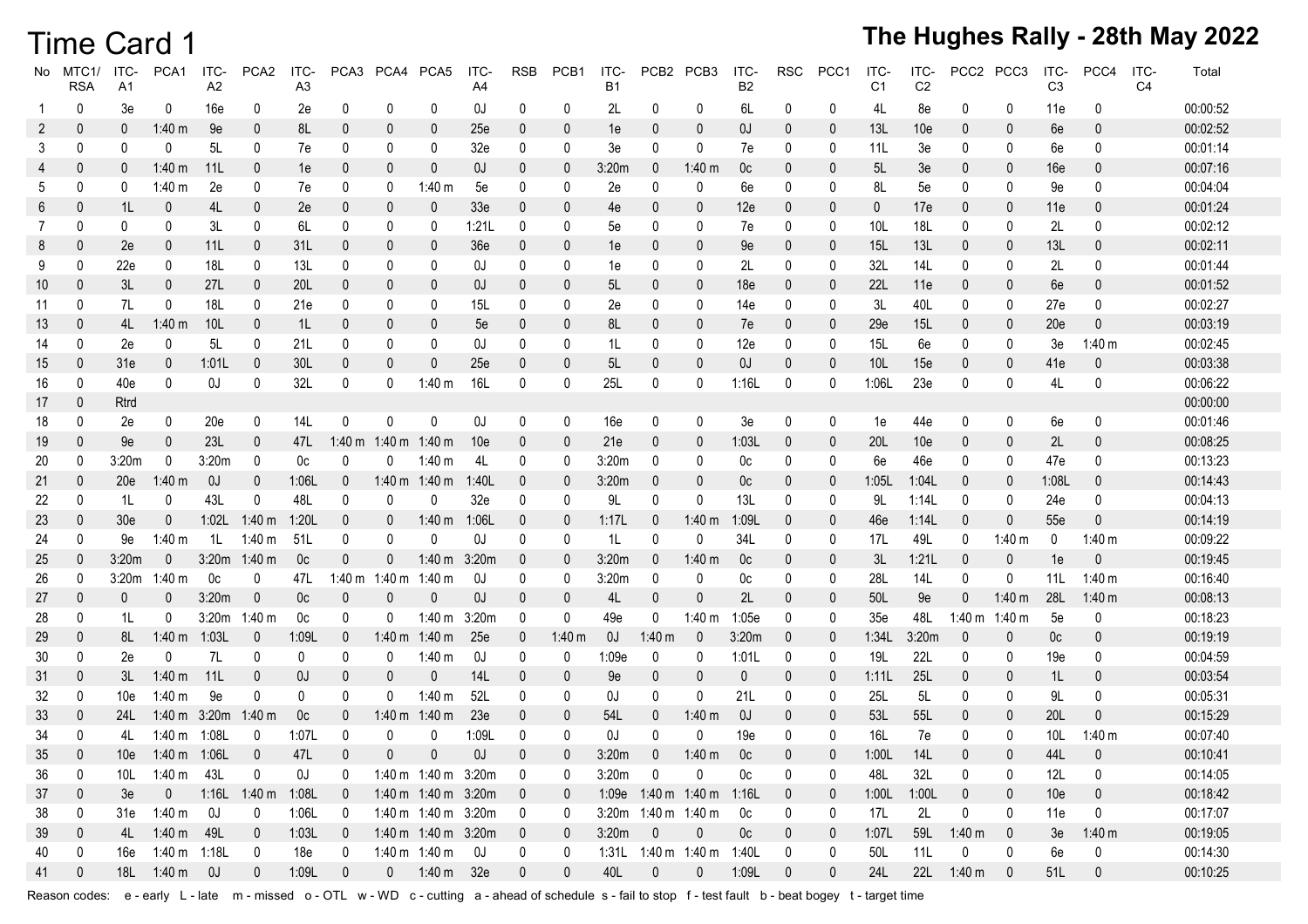# Time Card 2 **The Hughes Rally - 28th May 2022**

| No               | MTC <sub>2</sub> | Manston 1 | Manston 2 | Manston 3 | Manston 4 | Manston 5 | Manston 6 | Manston 7 | Total    |
|------------------|------------------|-----------|-----------|-----------|-----------|-----------|-----------|-----------|----------|
| $\mathbf{1}$     | $\mathbf 0$      | 1:14      | 1:26      | 1:58      | 2:00w     | 1:49      | 1:56      | 1:28      | 00:11:51 |
| $\overline{2}$   | $\pmb{0}$        | Rtrd      |           |           |           |           |           |           | 00:00:00 |
| 3                | 0                | 1:11      | 1:15      | 1:48      | 2:00w     | 1:46      | 1:26      | 1:28      | 00:10:54 |
| $\overline{4}$   | $\pmb{0}$        | 1:16      | 1:11      | 1:51      | 2:00t     | 1:53      | 1:48      | 1:15      | 00:11:14 |
| 5                | 0                | 1:17      | 1:16      | 1:52      | 1:57      | 1:46      | 1:35      | 2:30w     | 00:12:13 |
| $\,6\,$          | $\mathbf 0$      | 1:16      | 1:19      | 1:58      | 2:00w     | 1:59      | 2:40w     | 1:49      | 00:13:01 |
| $\overline{7}$   | $\mathbf 0$      | 1:33      | 1:15      | 1:58      | 2:00w     | 2:11      | 1:43      | 1:24      | 00:12:04 |
| $\bf 8$          | $\pmb{0}$        | 1:19      | 1:15      | 1:54      | 2:00t     | 2:06      | 2:11      | 1:35      | 00:12:20 |
| $\boldsymbol{9}$ | $\mathbf 0$      | 1:21      | 1:17      | 2:02      | 2:00t     | 2:09      | 2:01      | 1:38      | 00:12:28 |
| 10               | 0                | 1:25      | 1:19      | 2:01      | 2:00t     | 1:51      | 1:45      | 1:32      | 00:11:53 |
| 11               | 0                | 1:21      | 1:17      | 1:57      | 2:00t     | 1:50      | 1:38      | 1:38      | 00:11:41 |
| 13               | $\mathbf 0$      | 1:19      | 1:14      | 1:58      | 2:00t     | 2:19      | 1:41      | 1:38      | 00:12:09 |
| 14               | 0                | 1:20      | 1:17      | 2:00      | 2:00t     | 2:15      | 1:42      | 1:35      | 00:12:09 |
| 15               | $\pmb{0}$        | 2:30w     | 1:10      | 1:56      | 2:00w     | 1:54      | 1:55      | 1:39      | 00:13:04 |
| 16               | 0                | 1:31      | 1:40      | 2:12      | 2:00t     | 2:15      | 1:59      | 2:23      | 00:14:00 |
| 18               | $\pmb{0}$        | 1:15      | 1:10      | 1:53      | 1:59      | 1:55      | 1:45      | 1:31      | 00:11:28 |
| 19               | 0                | 2:30w     | 2:30w     | 1:55      | 2:00t     | 1:52      | 1:35      | 1:26      | 00:13:48 |
| 20               | $\pmb{0}$        | 1:24      | 1:16      | 1:59      | 2:00t     | 2:00      | 2:40w     | 1:42      | 00:13:01 |
| 21               | 0                | 2:30w     | 2:30w     | 2:43      | 2:00t     | 2:30t     | 2:40t     | 2:30w     | 00:17:23 |
| 22               | $\pmb{0}$        | 2:30w     | 1:31      | 1:49      | 1:56      | 1:48      | 1:41      | 1:19      | 00:12:34 |
| 23               | $\mathbf 0$      | 1:21      | 1:16      | 2:01      | 2:00t     | 1:58      | 1:45      | 1:27      | 00:11:48 |
| 24               | $\pmb{0}$        | 1:20      | 1:25      | 1:57      | 2:00t     | 2:05      | 1:57      | 1:48      | 00:12:32 |
| 25               | 0                | 1:16      | 1:12      | 1:54      | 2:00t     | 1:50      | 1:43      | 1:31      | 00:11:26 |
| 26               | $\pmb{0}$        | 1:19      | 1:15      | 1:58      | 2:00t     | Rtrd      |           |           | 00:00:00 |
| 27               | 0                | 1:37      | 1:27      | 2:16      | 2:00t     | 2:01      | 2:28      | 1:55      | 00:13:44 |
| 28               | $\pmb{0}$        | 1:42      | 1:22      | 2:08      | 2:00w     | 1:57      | 1:54      | 1:36      | 00:12:39 |
| 29               | 0                | 1:31      | 1:31      | 2:27      | 2:00t     | 2:19      | 2:34      | 2:17      | 00:14:39 |
| 30               | $\pmb{0}$        | 1:52      | 1:35      | 2:12      | 2:00t     | 2:14      | 1:55      | 1:51      | 00:13:39 |
| 31               | 0                | 1:40      | 1:45      | 2:28      | 2:00t     | 2:08      | 2:27      | 2:05      | 00:14:33 |
| 32               | $\mathbf 0$      | 1:14      | 1:12      | 1:50      | 2:00t     | 2:30t     | 2:01      | 1:33      | 00:12:20 |
| 33               | 0                | 2:30w     | 1:25      | 2:03      | 2:00t     | 2:07      | 2:40w     | 1:39      | 00:14:24 |
| 34               | 0                | 2:30w     | 1:25      | 2:11      | 2:00t     | 2:09      | 2:04      | 1:34      | 00:13:53 |
| 35               | 0                | 1:17      | 1:14      | 2:00      | 2:00t     | 2:06      | 1:59      | 2:30w     | 00:13:06 |
| 36               | 0                | 1:15      | 1:14      | 1:56      | 2:00t     | 2:03      | 1:44      | 1:42      | 00:11:54 |
| 37               | 0                | 1:25      | 1:21      | 2:07      | 2:00t     | 1:59      | 1:51      | 2:30w     | 00:13:13 |
| 38               | 0                | 1:19      | 1:19      | 2:01      | 2:00t     | 2:06      | 1:40      | 1:25      | 00:11:50 |
| 39               | 0                | 1:37      | 1:40      | 2:10      | 2:00t     | 2:30t     | 2:40w     | 2:13      | 00:14:50 |
| 40               | 0                | 2:30w     | 1:31      | 2:33      | 2:00t     | 2:30t     | 2:09      | 2:18      | 00:15:31 |
| 41               | 0                | 1:13      | 1:11      | 1:52      | 2:00t     | 1:54      | 1:45      | 2:30w     | 00:12:25 |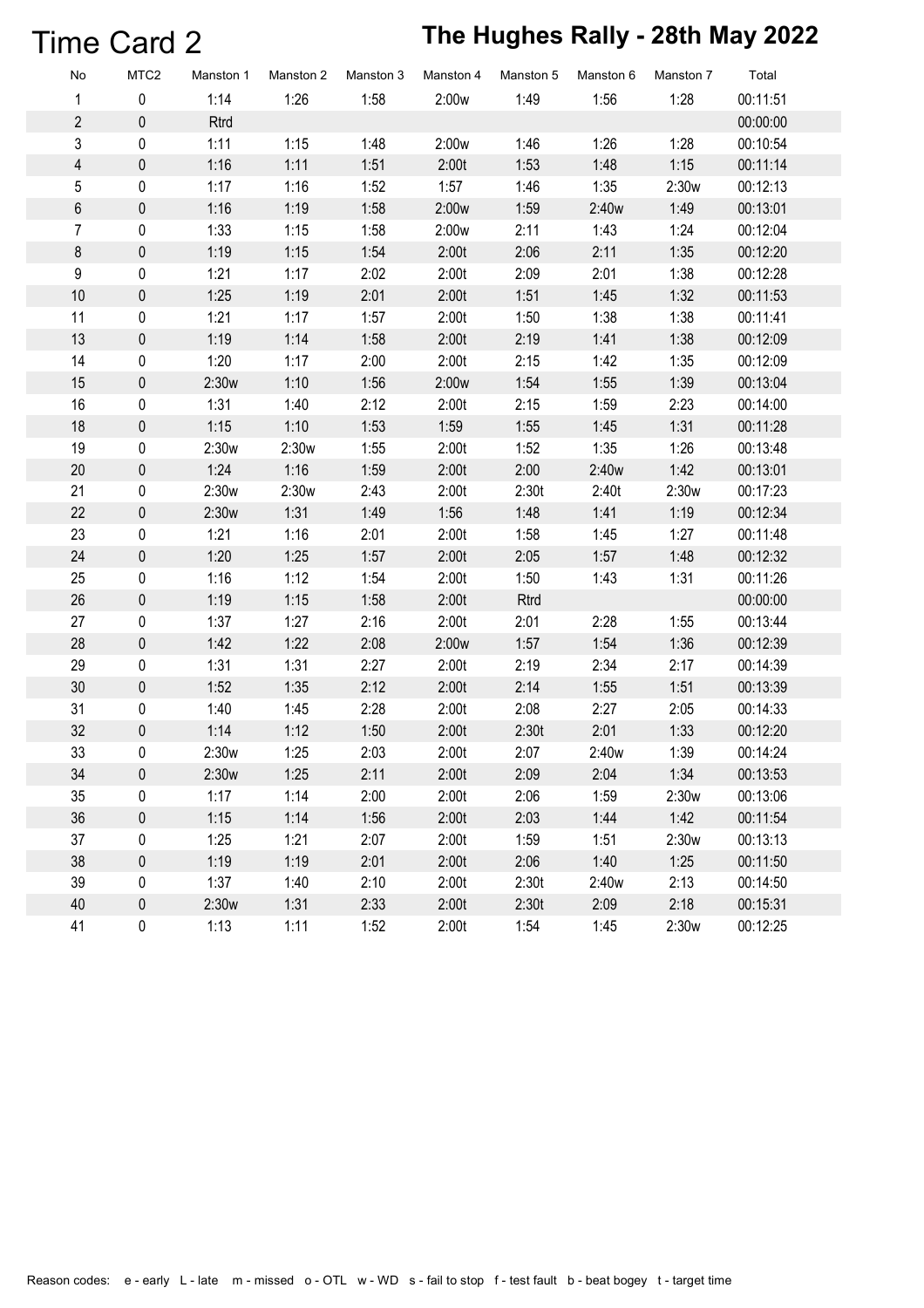# Time Card 3 **The Hughes Rally - 28th May 2022**

| No               | Manston 8 |      | Manston 9 Manston 10 Manston 11 Manston 12 Manston 13 Manston 14 |  |  | Total    |
|------------------|-----------|------|------------------------------------------------------------------|--|--|----------|
| 1                | 1:14      | 1:15 |                                                                  |  |  | 00:02:29 |
| 3                | 1:13      | 1:09 |                                                                  |  |  | 00:02:22 |
| 4                | 1:15      | 1:09 |                                                                  |  |  | 00:02:24 |
| 5                | 1:25      | 1:17 |                                                                  |  |  | 00:02:42 |
| 6                | 1:16      | 1:19 |                                                                  |  |  | 00:02:35 |
| $\overline{7}$   | 1:19      | 1:13 |                                                                  |  |  | 00:02:32 |
| 8                | 1:16      | 1:15 |                                                                  |  |  | 00:02:31 |
| $\boldsymbol{9}$ | 1:23      | 1:16 |                                                                  |  |  | 00:02:39 |
| 10               | 1:21      | 1:18 |                                                                  |  |  | 00:02:39 |
| 11               | 1:18      | 1:14 |                                                                  |  |  | 00:02:32 |
| 13               | 1:19      | 1:12 |                                                                  |  |  | 00:02:31 |
| 14               | 1:21      | 1:15 |                                                                  |  |  | 00:02:36 |
| 15               | 1:18      | 1:14 |                                                                  |  |  | 00:02:32 |
| 16               | 1:31      | 1:23 |                                                                  |  |  | 00:02:54 |
| 18               | 1:13      | 1:07 |                                                                  |  |  | 00:02:20 |
| 19               | 1:13      | 1:08 |                                                                  |  |  | 00:02:21 |
| 20               | 1:23      | 1:13 |                                                                  |  |  | 00:02:36 |
| 21               | Rtrd      |      |                                                                  |  |  | 00:00:00 |
| 22               | 1:13      | 1:08 |                                                                  |  |  | 00:02:21 |
| 23               | 1:18      | 1:13 |                                                                  |  |  | 00:02:31 |
| 24               | Rtrd      |      |                                                                  |  |  | 00:00:00 |
| 25               | 1:13      | 1:10 |                                                                  |  |  | 00:02:23 |
| 27               | 1:33      | 1:23 |                                                                  |  |  | 00:02:56 |
| 28               | 1:27      | 1:20 |                                                                  |  |  | 00:02:47 |
| 29               | 1:31      | 1:30 |                                                                  |  |  | 00:03:01 |
| 30               | 1:25      | 1:25 |                                                                  |  |  | 00:02:50 |
| 31               | 1:38      | 1:35 |                                                                  |  |  | 00:03:13 |
| 32               | 1:13      | 1:10 |                                                                  |  |  | 00:02:23 |
| 33               | 1:22      | 1:22 |                                                                  |  |  | 00:02:44 |
| 34               | 1:24      | 1:18 |                                                                  |  |  | 00:02:42 |
| 35               | 1:16      | 1:11 |                                                                  |  |  | 00:02:27 |
| 36               | 1:16      | 1:12 |                                                                  |  |  | 00:02:28 |
| 37               | 1:29      | 1:41 |                                                                  |  |  | 00:03:10 |
| 38               | 1:16      | 1:13 |                                                                  |  |  | 00:02:29 |
| 39               | 1:31      | 1:25 |                                                                  |  |  | 00:02:56 |
| 40               | 1:46      | 1:32 |                                                                  |  |  | 00:03:18 |
| 41               | 1:15      | 1:08 |                                                                  |  |  | 00:02:23 |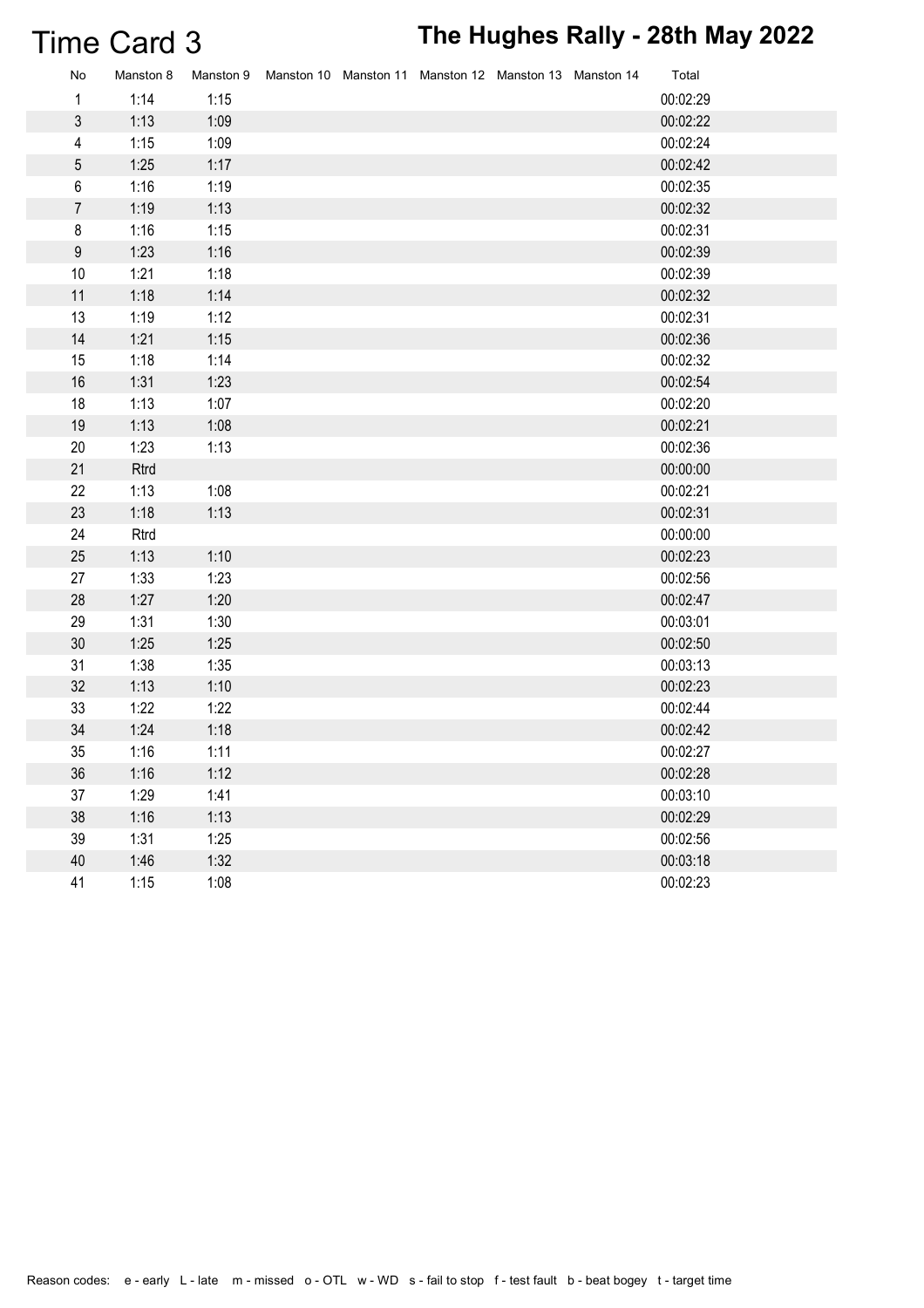### Time Card 4

| No | <b>RSD</b>   | PCD <sub>1</sub> | ITC-D1       |              | PCD2 ITC-D2 ITC-D3 PCD3 |       |              | ITC-D4 ITC-D5   |                | PCD4 ITC-D6  |                 | <b>RSE</b>   | PCE1         | ITC-E1 ITC-E2 |                | <b>RSF</b>   | PCF <sub>1</sub> | PCF <sub>2</sub> | ITC-F1 | PCF <sub>3</sub> | PCF4           | ITC-F2          | Panic        | MTC <sub>3</sub> | Total    |
|----|--------------|------------------|--------------|--------------|-------------------------|-------|--------------|-----------------|----------------|--------------|-----------------|--------------|--------------|---------------|----------------|--------------|------------------|------------------|--------|------------------|----------------|-----------------|--------------|------------------|----------|
|    | $\mathbf{0}$ | $\mathbf 0$      | 3e           | $\mathbf{0}$ | 9e                      | 4L    | 0            | 5e              | 1L             | $\mathbf{0}$ | 2L              | 0            | 0            | 5L            | 5e             | 0            | $\mathbf{0}$     | 0                | 1:11L  | $\mathbf{0}$     | 0              | 4L              | $\mathbf{0}$ | $\mathbf{0}$     | 00:01:49 |
| 3  | 0            | 0                | 1L           | $\mathbf 0$  | 11L                     | 12e   | $\mathbf{0}$ | 1e              | $\mathbf{0}$   | $\mathbf{0}$ | 6L              | 0            | $\mathbf{0}$ | 7L            | 5e             | $\mathbf{0}$ | $\mathbf{0}$     | 0                | 0J     | $\mathbf{0}$     | $\mathbf{0}$   | 10 <sub>L</sub> | $\mathbf{0}$ | 0                | 00:00:53 |
|    | $\Omega$     | 0                | 1L           | $\mathbf 0$  | 18L                     | 3L    | $\mathbf{0}$ | 9L              | 5L             | $\mathbf 0$  | 14L             | 0            | 0            | 12L           | 2e             | $\mathbf 0$  | 0                | 0                | 1:40L  | 0                | 0              | 45L             | 0            | $\mathbf 0$      | 00:03:29 |
| 5  | $\mathbf{0}$ | 0                | 2L           | $\pmb{0}$    | 7L                      | 1L    | $\mathbf{0}$ | $\mathbf{0}$    | 10L            | $1:40 \; m$  | 1L              | $\mathbf 0$  | $\mathbf 0$  | 5L            | 4L             | $\mathbf 0$  | 0                | $\mathbf{0}$     | OJ.    | $\mathbf{0}$     | $\mathbf{0}$   | 4L              | $\mathbf 0$  | $\mathbf{0}$     | 00:02:14 |
| 6  | $\Omega$     | 0                | 6e           | 0            | 23L                     | 0     | $\mathbf{0}$ | 1e              | 16L            | $\mathbf 0$  | 0J              | 0            | $\mathbf 0$  | 4L            | 7e             | 0            | 0                | $\mathbf{0}$     | 27L    | 0                | 0              | 9e              | $\mathbf 0$  | $\mathbf 0$      | 00:01:33 |
|    | $\mathbf{0}$ | $\mathbf{0}$     | $\mathbf{0}$ | $\mathbf 0$  | 4e                      | OJ.   | $\mathbf 0$  | 3e              | 1e             | $\mathbf 0$  | 15L             | $\mathbf 0$  | $\mathbf 0$  | 5L            | 8e             | $\mathbf 0$  | 0                | $\mathbf{0}$     | 31L    | $\mathbf{0}$     | $\mathbf 0$    | 1e              | $\mathbf 0$  | $\mathbf 0$      | 00:01:08 |
| 8  | 0            | 0                | 5e           | $\mathbf 0$  | 14e                     | 1:04L | $\mathbf 0$  | 1e              | 1e             | $\mathbf 0$  | 4L              | 0            | $\mathbf 0$  | 5L            | 6e             | $\mathbf 0$  | 0                | $\mathbf{0}$     | OJ     | 0                | 0              | 52L             | 0            | $\mathbf 0$      | 00:02:32 |
| 9  | $\mathbf{0}$ | 0                | 2e           | $\mathbf{0}$ | 15L                     | 20L   | $\mathbf{0}$ | 7e              | 4L             | $1:40 \; m$  | 3L              | 0            | $\mathbf 0$  | 7L            | 8e             | $\mathbf{0}$ | $\mathbf{0}$     | $\mathbf{0}$     | 1:14L  | $\mathbf{0}$     | $\mathbf{0}$   | 7L              | $\mathbf 0$  | $\mathbf{0}$     | 00:04:07 |
| 10 | 0            | $\mathbf 0$      | 2e           | $\mathbf{0}$ | 19L                     | 0     | $\mathbf{0}$ | 1L              | 1e             | 1:40 m       | 7L              | 0            | 0            | 9L            | 4e             | $\mathbf{0}$ | 0                | 0                | 29L    | $\mathbf{0}$     | $\mathbf{0}$   | 40L             | $\mathbf 0$  | $\mathbf{0}$     | 00:03:32 |
| 11 | 0            | $\mathbf 0$      | 2L           | $\mathbf 0$  | 15e                     | 1L    | $\mathbf 0$  | 2L              | $\mathbf{0}$   | $\mathbf 0$  | 14L             | $\mathbf 0$  | $\mathbf 0$  | 11L           | 9e             | $\mathbf 0$  | $\mathbf 0$      | $\mathbf{0}$     | OJ.    | $\mathbf{0}$     | $\mathbf{0}$   | 2L              | $\pmb{0}$    | $\mathbf{0}$     | 00:00:56 |
| 13 | 0            | 0                | 19e          | $\mathbf 0$  | 27L                     | 2L    | 0            | 2e              | 5e             | 0            | 14L             | 0            | $\mathbf 0$  | 8L            | 1L             | $\mathbf 0$  | 0                | $\mathbf{0}$     | OJ.    | 1:40 m           | 0              | 21L             | 0            | $\mathbf 0$      | 00:03:19 |
| 14 | $\mathbf{0}$ | $\mathbf{0}$     | 33L          | $\mathbf{0}$ | 1L                      | 1:10L | $\mathbf{0}$ | 30L             | 3L             | $\mathbf{0}$ | 8L              | $\mathbf 0$  | $\mathbf{0}$ | 7L            | 17e            | $\mathbf{0}$ | $\mathbf{0}$     | $\mathbf{0}$     | 9L     | $\mathbf{0}$     | $\mathbf{0}$   | 15e             | $\mathbf 0$  | $\mathbf{0}$     | 00:03:13 |
| 15 | 0            | 0                | 15L          | 0            | 2e                      | 19L   | $\mathbf 0$  | 9L              | 11e            | 1:40 m       | <b>19L</b>      | 0            | $\mathbf 0$  | 3L            | 8L             | $\mathbf 0$  | 0                | $\mathbf{0}$     | 6L     | 1:40 m           | 0              | 1:02e           | 0            | $\mathbf 0$      | 00:05:54 |
| 16 | 0            | 0                | 2L           | $\pmb{0}$    | 50L                     | 40L   | $\mathbf{0}$ | 9L              | 16L            | $\mathbf 0$  | 27L             | $\mathbf 0$  | $\mathbf 0$  | 34L           | 10L            | 0            | 0                | $\mathbf{0}$     | 1:14L  | $\mathbf{0}$     | $\mathbf{0}$   | 53e             | 0            | $\mathbf{0}$     | 00:05:15 |
| 18 | $\mathbf{0}$ | $\mathbf 0$      | 5e           | $\mathbf 0$  | 28e                     | 6L    | $\mathbf{0}$ | 4L              | 4L             | 0            | 6e              | 0            | $\mathbf 0$  | 5e            | 17L            | 0            | 0                | 0                | 16L    | 0                | 0              | 16e             | 0            | $\mathbf 0$      | 00:01:47 |
| 19 | $\theta$     | $\mathbf{0}$     | $\mathbf{0}$ | $\mathbf{0}$ | 10 <sub>L</sub>         | 4L    | $\mathbf{0}$ | 8e              | 4L             | $\mathbf{0}$ | 10 <sub>L</sub> | $\mathbf{0}$ | $\mathbf{0}$ | 6L            | 5e             | $\mathbf{0}$ | $\mathbf{0}$     | $\mathbf{0}$     | 1:16L  | $\mathbf{0}$     | $\mathbf{0}$   | 0J              | $\mathbf 0$  | $\mathbf{0}$     | 00:02:03 |
| 20 | 0            | 0                | 18e          | 0            | 0J                      | 27L   | $\mathbf{0}$ | 32e             | 1:00e          | 0            | 7L              | 0            | 0            | 4L            | 43e            | 0            | 0                | 0                | 7e     | 0                | 0              | 57L             | 0            | $\mathbf 0$      | 00:04:15 |
| 22 | 0            | $\mathbf 0$      | 2e           | $\mathbf 0$  | 3L                      | 4L    | $\mathbf{0}$ | 8e              | 2L             | $\mathbf{0}$ | 33 <sub>e</sub> | 0            | $\mathbf 0$  | 5L            | 3e             | $\mathbf 0$  | 0                | $\mathbf{0}$     | 0J     | $\mathbf{0}$     | $\mathbf{0}$   | 57L             | $\mathbf 0$  | $\mathbf{0}$     | 00:01:57 |
| 23 | 0            | $\mathbf 0$      | 1:04L        | $\mathbf 0$  | 1:01L                   | 2L    | $\mathbf{0}$ | 36 <sub>e</sub> | 4e             | 1:40 m       | 1e              | 0            | $\mathbf 0$  | 8L            | 7L             | 0            | 0                | 0                | 1:19L  | $1:40 \; m$      | $\mathbf 0$    | OJ              | 0            | $\mathbf 0$      | 00:07:42 |
| 25 | 0            | $\mathbf 0$      | 2e           | $\mathbf 0$  | OJ                      | 33L   | $\mathbf 0$  | 31e             | $\mathbf 0$    | 1:40 m       | 11L             | $\mathbf 0$  | 1:40 m       | 4L            | 6e             | $\mathbf 0$  | 0                | $\mathbf{0}$     | 41L    | $\mathbf 0$      | $\mathbf 0$    | 10L             | $\pmb{0}$    | $\mathbf 0$      | 00:05:38 |
| 27 | 0            | $\mathbf 0$      | 1:20L        | $\mathbf 0$  | 1:04L                   | 54L   | $\mathbf 0$  | 4L              | 4L             | 1:40 m       | 1:10L           | 0            | 1:40 m       | 11L           | 1e             | 0            | 0                | $\mathbf{0}$     | 1:17L  | 0                | 0              | 1:11L           | 0            | $\mathbf 0$      | 00:10:36 |
| 28 | $\mathbf{0}$ | 0                | $\mathbf{0}$ | $\mathbf{0}$ | OJ.                     | 1:12L | $\mathbf{0}$ | 4e              | 4L             | 1:40 m       | 3L              | $\mathbf 0$  | $\mathbf 0$  | 1L            | 2e             | $\mathbf{0}$ | 0                | $\mathbf{0}$     | 1:40L  | $\mathbf{0}$     | $\overline{0}$ | 1:10L           | 0            | $\mathbf{0}$     | 00:05:56 |
| 29 | 0            | $\mathbf 0$      | 1:01L        | $\mathbf{0}$ | 3e                      | 6L    | 0            | 1:01e           | 13e            | 1:40 m       | 7L              | 0            | $\mathbf 0$  | 9L            | 5L             | $\mathbf{0}$ | 0                | 0                | 1:36L  | $\mathbf{0}$     | $\mathbf{0}$   | 1:05L           | 0            | $\mathbf{0}$     | 00:07:06 |
| 30 | 0            | $\mathbf 0$      | 13L          | $\mathbf 0$  | 23e                     | 1:04L | $\mathbf{0}$ | 35e             | 39e            | $\mathbf 0$  | 59L             | $\mathbf 0$  | $\mathbf 0$  | 7L            | 25e            | $\mathbf 0$  | $\mathbf 0$      | $\mathbf{0}$     | 1:08L  | 1:40 m           | $\mathbf{0}$   | 17L             | $\mathbf 0$  | $\mathbf{0}$     | 00:07:30 |
| 31 | 0            | 0                | 23L          | $\mathbf 0$  | 1:09L                   | 35L   | 0            | 39e             | 5e             | 1:40 m       | 4L              | 0            | $\mathbf 0$  | 13e           | 6L             | $\mathbf 0$  | 0                | $\mathbf{0}$     | 33L    | 1:40 m           | $\mathbf 0$    | 35L             | 0            | $\mathbf 0$      | 00:07:42 |
| 32 | $\mathbf{0}$ | $\mathbf{0}$     | 7L           | $\mathbf{0}$ | 1:03L                   | 37L   | $\mathbf{0}$ | <b>25L</b>      | 14L            | $\mathbf{0}$ | 1:40L           | $\mathbf 0$  | $\mathbf 0$  | 16e           | 9e             | $\mathbf{0}$ | $\mathbf{0}$     | $\mathbf{0}$     | 1:07L  | $\mathbf{0}$     | $\mathbf{0}$   | 1e              | $\mathbf 0$  | $\mathbf{0}$     | 00:05:39 |
| 33 | 0            | 0                | 1:02L        | 0            | 3L                      | 31L   | $\mathbf 0$  | 1:13e           | 14L            | 1:40 m       | 2e              | 0            | 0            | 21e           | 35e            | 0            | 0                | 0                | 24e    | 0                | 0              | 1:05e           | $\pmb{0}$    | 0                | 00:07:10 |
| 34 | 0            | 0                | 1L           | $\pmb{0}$    | 14L                     | 1e    | $\mathbf 0$  | 17L             | 7L             | 1:40 m       | 1:00L           | 0            | $\mathbf 0$  | 15L           | 17e            | $\mathbf 0$  | 0                | $\mathbf{0}$     | 1:16L  | $\mathbf 0$      | $\mathbf{0}$   | 1:34L           | 0            | $\mathbf{0}$     | 00:06:42 |
| 35 | $\mathbf{0}$ | $\mathbf 0$      | 19e          | $\mathbf 0$  | 1:01L                   | 55L   | $\mathbf{0}$ | <b>26L</b>      | 31L            | 1:40 m       | 27L             | 0            | $\mathbf 0$  | 17e           | 18L            | 0            | 0                | $\Omega$         | 1:25L  | 1:40 m           | 0              | 1:06L           | 0            | $\mathbf 0$      | 00:10:05 |
| 37 | $\mathbf{0}$ | $\mathbf{0}$     | 12L          | $\mathbf{0}$ | 1:19L                   | 52L   | $\mathbf{0}$ | 3:20m           | 0 <sub>c</sub> | $\mathbf{0}$ | 1:10L           | 0            | $\mathbf 0$  | 3:20m         | 0 <sub>c</sub> | $\mathbf{0}$ | 0                | $\mathbf{0}$     | 1:00L  | $\mathbf{0}$     | $\mathbf{0}$   | 0J              | 0            | $\mathbf{0}$     | 00:11:13 |
| 38 | 0            | 0                | 41L          | 0            | 3:20m                   | 3:20m | $\mathbf 0$  | 3:20m           | 0 <sub>c</sub> | 1:40 m       | 1:01L           | 0            | 0            | 27e           | 2L             | $\mathbf 0$  | 0                | $\mathbf{0}$     | 1:09L  | 1:40 m           | 0              | 1:00e           | 0            | $\mathbf 0$      | 00:17:40 |
| 39 | $\mathbf 0$  | $\mathbf 0$      | 1:00L        | $\mathbf 0$  | 0J                      | 1:09L | $\mathbf{0}$ | 42L             | 7L             | $\mathbf{0}$ | 1:40L           | 0            | $\mathbf 0$  | 8L            | 45e            | $\mathbf 0$  | 0                | $\mathbf{0}$     | 1:21L  | $\mathbf{0}$     | $\mathbf 0$    | $\mathbf{0}$    | $\mathbf 0$  | $\mathbf{0}$     | 00:06:52 |
| 40 | 0            | $\mathbf 0$      | 13L          | 0            | 1:15L                   | 3:20m | $1:40 \; m$  | 0c              | 24e            | $\mathbf{0}$ | 1:02L           | $\mathbf 0$  | $\mathbf 0$  | 3:20m         | 0c             | $\mathbf 0$  | 0                | $\Omega$         | 3:20m  | 1:40 m           | $1:40 \; m$    | 0 <sub>c</sub>  | $\mathbf 0$  | $\mathbf 0$      | 00:17:54 |
| 41 | $\Omega$     | $\Omega$         | 9L           | $\mathbf{0}$ | 1:13L                   | 14e   | $\Omega$     | 3:20m           | 0 <sup>c</sup> | $1:40 \; m$  | $\mathbf{0}$    | $\Omega$     | $\mathbf 0$  | 3:20m         | 0 <sup>c</sup> | $\Omega$     | $\mathbf{0}$     | $\Omega$         | 1:10L  | $\Omega$         | $\Omega$       | 1:01L           | $\Omega$     | $\mathbf{0}$     | 00:12:07 |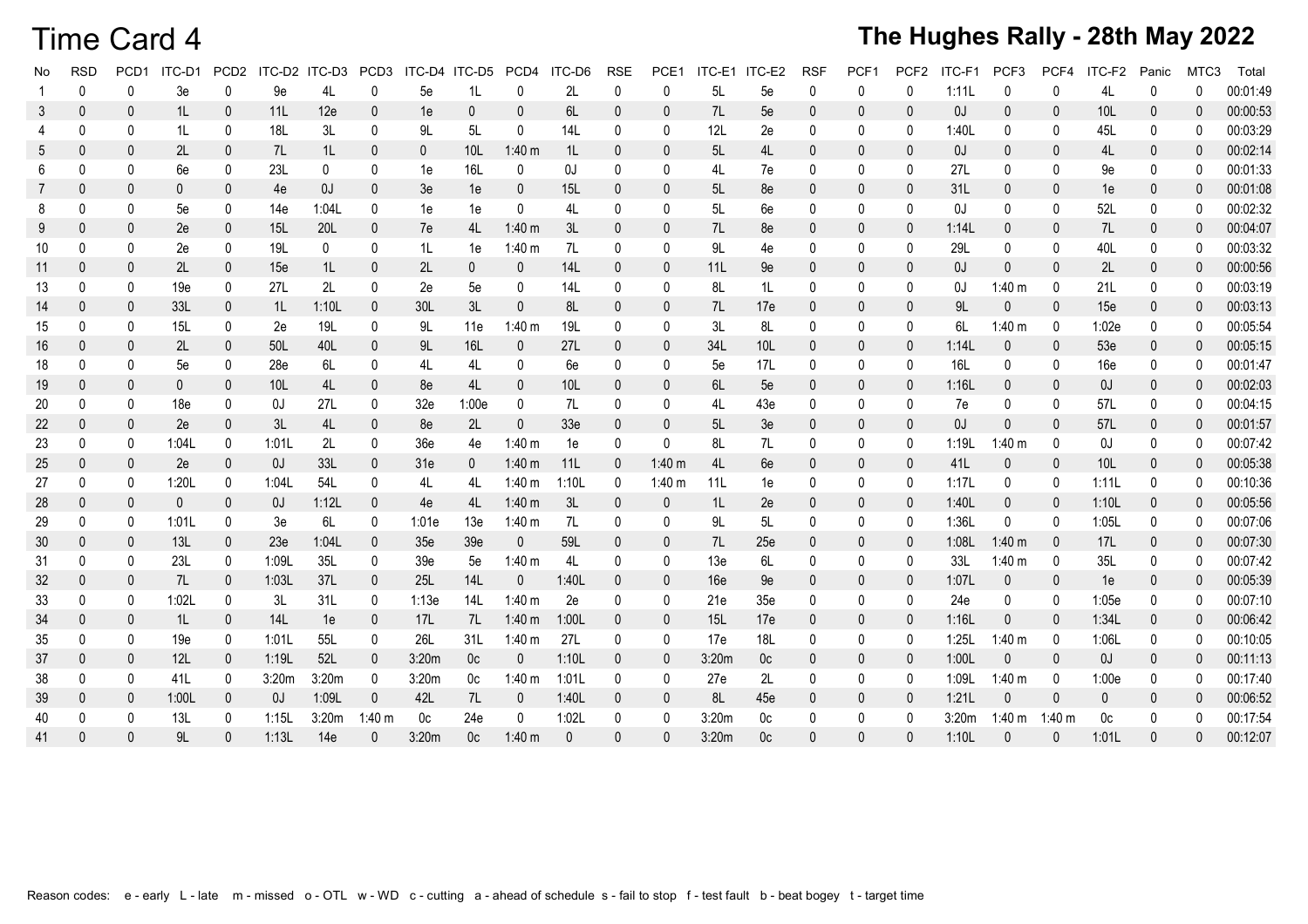# Jokers **The Hughes Rally - 28th May 2022**

| No             | <b>Driver</b>          | Navigator                | Joker 1 Pen | Joker 1 Control |  |
|----------------|------------------------|--------------------------|-------------|-----------------|--|
| $\mathbf 1$    | Stephen Owens          | Nick Blosham             | 100         | ITC-A4          |  |
| $\overline{2}$ | lan Crammond           | <b>Matthew Vokes</b>     | 10          | ITC-B2          |  |
| 3              | Leigh Powley           | <b>Brian Goff</b>        | 70          | ITC-F1          |  |
| 4              | James Griffiths        | James Howell             | 100         | ITC-A4          |  |
| 5              | Harvey Steele          | <b>Martin Pitt</b>       | 51          | ITC-F1          |  |
| 6              | Les Andrew             | Martin Phaff             | 61          | ITC-D6          |  |
| $\overline{7}$ | Ken Binstead           | Sarah Binstead           | 99          | ITC-D3          |  |
| 8              | Hugh Garnish           | David Bell               | 89          | ITC-F1          |  |
| 9              | Peter Engel            | Mark Dunkerley           | 82          | ITC-A4          |  |
| 10             | Mark Goodwin           | <b>Anthony Davies</b>    | 60          | ITC-A4          |  |
| 11             | Alan Pettit            | Peter Rushforth          | 36          | ITC-F1          |  |
| 13             | Roger Fildes           | <b>Julian Broadhurst</b> | 71          | ITC-F1          |  |
| 14             | Robert Robinson        | <b>Clare Grove</b>       | 99          | ITC-A4          |  |
| 15             | <b>Andrew Lees</b>     | <b>Brian Cammack</b>     | 84          | ITC-B2          |  |
| 16             | Michael Helm           | Jim Bowie                | 94          | ITC-A2          |  |
| 18             | Colin Woodhouse        | <b>Richard Pashley</b>   | 57          | ITC-A4          |  |
| 19             | Andy Elcomb            | Joy Waiton               | 86          | ITC-F2          |  |
| 20             | <b>Mick Rose</b>       | <b>Dick Athow</b>        | 79          | ITC-D2          |  |
| 21             | Chris Welch            | Norman Garland           | 100         | ITC-A2          |  |
| 22             | <b>Phil Matthews</b>   | <b>Karl Ellis</b>        | 73          | ITC-F1          |  |
| 23             | <b>Steven Winter</b>   | Christopher Winter       | 94          | ITC-F2          |  |
| 24             | <b>Phil Littlemore</b> | Richard 'Archie' Pelling | 66          | ITC-A4          |  |
| 25             | John King              | Mike Cowburn             | 46          | ITC-D2          |  |
| 26             | Curtis Jacoby          | <b>Graham Tuer</b>       | 100         | ITC-A4          |  |
| 27             | Phil Cheek             | <b>Chris Rhodes</b>      | 100         | ITC-A4          |  |
| 28             | Nigel Woof             | Sally Woof               | 100         | ITC-D2          |  |
| 29             | Dean Forrest           | Melvyn Cox               | 100         | ITC-B1          |  |
| 30             | Graham Skeggs          | John Murdoch             | 100         | ITC-A4          |  |
| 31             | Jacolyn Wales          | David Morris             | 100         | ITC-A3          |  |
| 32             | lan Hazleton           | Paul Hardy               | 100         | ITC-B1          |  |
| 33             | David Blackhurst       | lan Clapham              | 95          | ITC-B2          |  |
| 34             | Paul Heaney            | Sandra Heaney            | 100         | ITC-B1          |  |
| 35             | Lee Davies             | <b>Richard White</b>     | 100         | ITC-A4          |  |
| 36             | <b>Barry Moore</b>     | <b>William Moore</b>     | 46          | ITC-A3          |  |
| 37             | David Johnson          | <b>Nigel Banks</b>       | 87          | ITC-F2          |  |
| 38             | <b>Jack Stewart</b>    | <b>Matthew Davies</b>    | 73          | ITC-A2          |  |
| 39             | Rupert Burne           | Carole Burne             | 100         | ITC-D2          |  |
| 40             | <b>Richard Gormley</b> | David Peplow             | 100         | ITC-A4          |  |
| 41             | Philip Anning          | Robert Young             | 87          | ITC-A2          |  |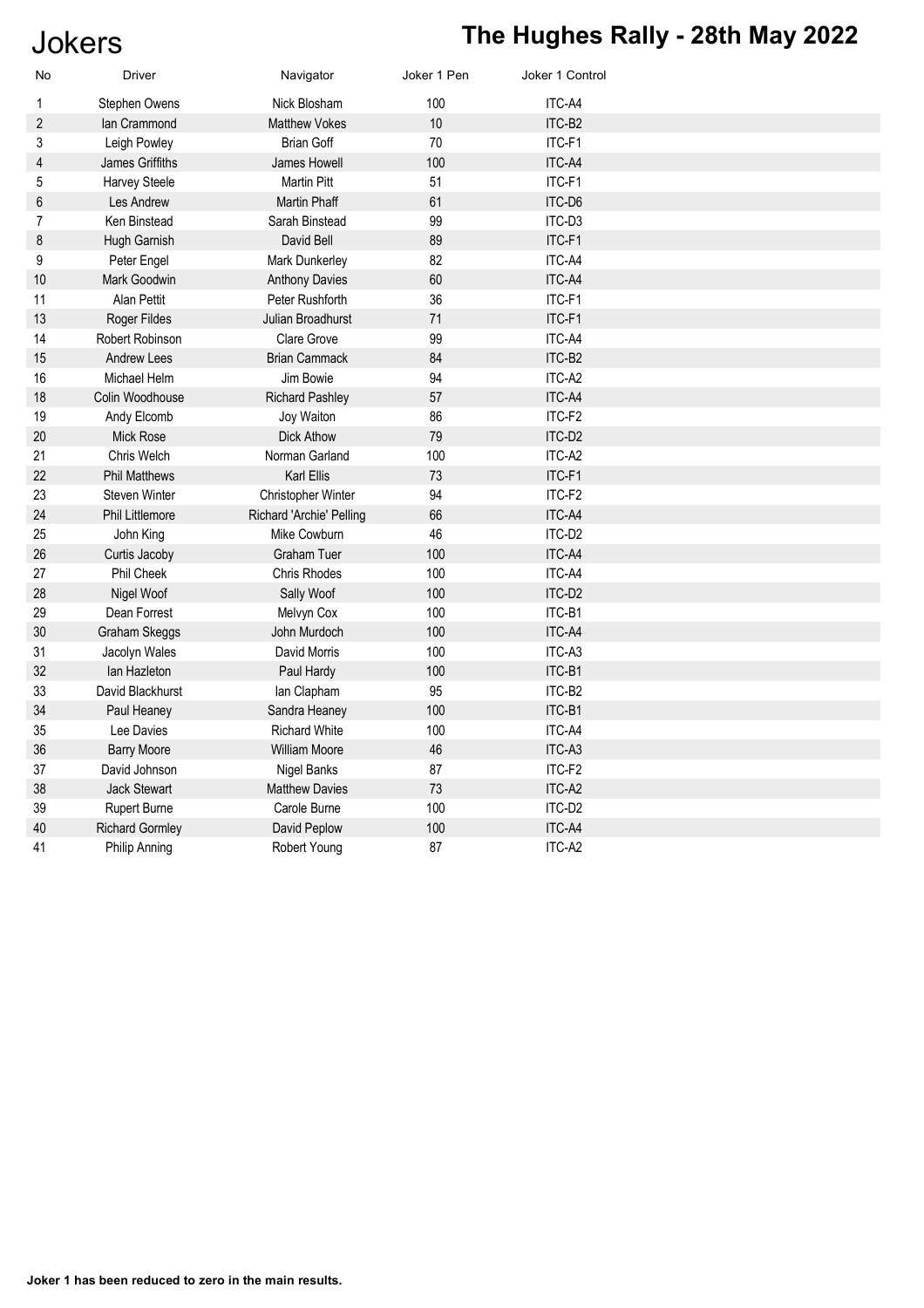## Positions after each Test

| Position        | Manston 1       | Manston 2       | Manston 3       | Manston 4       | Manston 5       | Manston 6        | Manston 7        | Manston 8       |                 | Manston 9 Manston 10 Manston 11 Manston 12 Manston 13 Manston 14 |
|-----------------|-----------------|-----------------|-----------------|-----------------|-----------------|------------------|------------------|-----------------|-----------------|------------------------------------------------------------------|
| $\mathbf{1}$    | $\overline{1}$  | $\mathbf{1}$    | $\mathbf{3}$    | $\mathbf{3}$    | $\mathbf{3}$    | $\mathfrak{Z}$   | $\mathfrak{Z}$   | $\mathbf{3}$    | $\mathfrak{Z}$  |                                                                  |
| $\overline{2}$  | 3               | $\mathbf{3}$    | $\mathbf{1}$    | $\overline{1}$  | $\mathbf{1}$    | $\overline{1}$   | $\mathbf{1}$     | $\overline{1}$  | $\overline{1}$  |                                                                  |
| $\mathfrak{Z}$  | 6               | $\,6\,$         | $6\phantom{.}6$ | 6               | $6\phantom{.0}$ | 18               | 18               | 18              | 18              |                                                                  |
| $\overline{4}$  | 18              | $18$            | 18              | 18              | 18              | $10$             | $10$             | $10$            | $10$            |                                                                  |
| $5\phantom{.0}$ | 9               | 9               | 9               | 9               | $10$            | 11               | 11               | 11              | 11              |                                                                  |
| $\,6\,$         | $10$            | $10$            | $10$            | $10$            | $9\,$           | $\boldsymbol{9}$ | $9\,$            | $\overline{7}$  | $\overline{7}$  |                                                                  |
| $\overline{7}$  | 8               | 8               | 8               | 8               | 8               | $6\phantom{.}6$  | $7\overline{ }$  | 9               | 9               |                                                                  |
| $\,8\,$         | $\overline{7}$  | $\overline{7}$  | $\overline{7}$  | $\overline{7}$  | 11              | $\overline{7}$   | $\boldsymbol{6}$ | $\,6\,$         | $\,6\,$         |                                                                  |
| 9               | 11              | 11              | 11              | 11              | $\overline{7}$  | 8                | 8                | 8               | $\bf 8$         |                                                                  |
| $10$            | 14              | 14              | 14              | 14              | 14              | 14               | 14               | 14              | 14              |                                                                  |
| 11              | 13              | 13              | 13              | 13              | 13              | $5\,$            | 13               | 13              | 13              |                                                                  |
| 12              | $5\phantom{.0}$ | $5\phantom{.0}$ | $5\phantom{.0}$ | $5\phantom{.0}$ | $5\phantom{.0}$ | 13               | $5\phantom{.0}$  | $5\phantom{.0}$ | $5\phantom{.0}$ |                                                                  |
| 13              | 31              | 15              | 15              | 15              | 15              | 15               | 15               | 15              | 22              |                                                                  |
| 14              | 15              | 31              | 31              | 31              | 22              | 22               | 22               | 22              | 15              |                                                                  |
| 15              | 22              | 32              | 32              | 32              | 31              | 32               | 32               | 32              | 32              |                                                                  |
| 16              | 32              | 22              | 22              | 22              | 32              | 31               | 31               | $\overline{4}$  | $\overline{4}$  |                                                                  |
| 17              | 30              | 30              | 30              | 30              | 30              | $30\,$           | $\overline{4}$   | 30              | $30\,$          |                                                                  |
| 18              | 16              | 16              | $\overline{4}$  | $\overline{4}$  | $\overline{4}$  | $\overline{4}$   | 30               | 31              | 31              |                                                                  |
| 19              | $\overline{4}$  | $\overline{4}$  | 16              | 16              | 16              | 16               | 16               | 16              | 16              |                                                                  |
| 20              | 27              | 27              | 27              | 27              | 27              | 34               | 34               | 34              | 34              |                                                                  |
| 21              | 34              | 34              | 34              | 34              | 34              | 27               | 24               | 19              | 19              |                                                                  |
| 22              | $24\,$          | $24\,$          | 24              | 24              | 24              | $24\,$           | 27               | 27              | 27              |                                                                  |
| 23              | 19              | 41              | 41              | 41              | 41              | 41               | 19               | 41              | 41              |                                                                  |
| 24              | 41              | 35              | $35\,$          | 35              | 19              | $19$             | 41               | 35              | 35              |                                                                  |
| 25              | 35              | 19              | 19              | 19              | 35              | 35               | 35               | 36              | 36              |                                                                  |
| 26              | 20              | $20\,$          | 20              | 20              | 20              | 36               | 36               | 23              | 23              |                                                                  |
| 27              | 36              | 36              | 36              | 36              | 36              | 23               | 23               | $20\,$          | 20              |                                                                  |
| 28              | 23              | 23              | 23              | 23              | 23              | $20\,$           | $20\,$           | 38              | 38              |                                                                  |
| 29              | 40              | 40              | 40              | 40              | 33              | 38               | 38               | 33              | 33              |                                                                  |
| 30              | 21              | 26              | 26              | 26              | 40              | 40               | 33               | 40              | 40              |                                                                  |
| 31              | 26              | 33              | 33              | 33              | 38              | 33               | 40               | 25              | 25              |                                                                  |
| 32              | 33              | 21              | 38              | 38              | 21              | $37\,$           | 28               | 28              | $28\,$          |                                                                  |
| 33              | 38              | 38              | 21              | 21              | 28              | 28               | 25               | 37              | 37              |                                                                  |
| 34              | 28              | 28              | 28              | 28              | 37              | 21               | $37\,$           | 39              | $39\,$          |                                                                  |
| 35              | 37              | 37              | 37              | 37              | 25              | 25               | 21               | 29              | 29              |                                                                  |
| 36              | 39              | 25              | 25              | 25              | 39              | 29               | 39               |                 |                 |                                                                  |
| 37              | 29              | 29              | 39              | 39              | 29              | 39               | 29               |                 |                 |                                                                  |
| 38              | 25              | 39              | 29              | 29              |                 |                  |                  |                 |                 |                                                                  |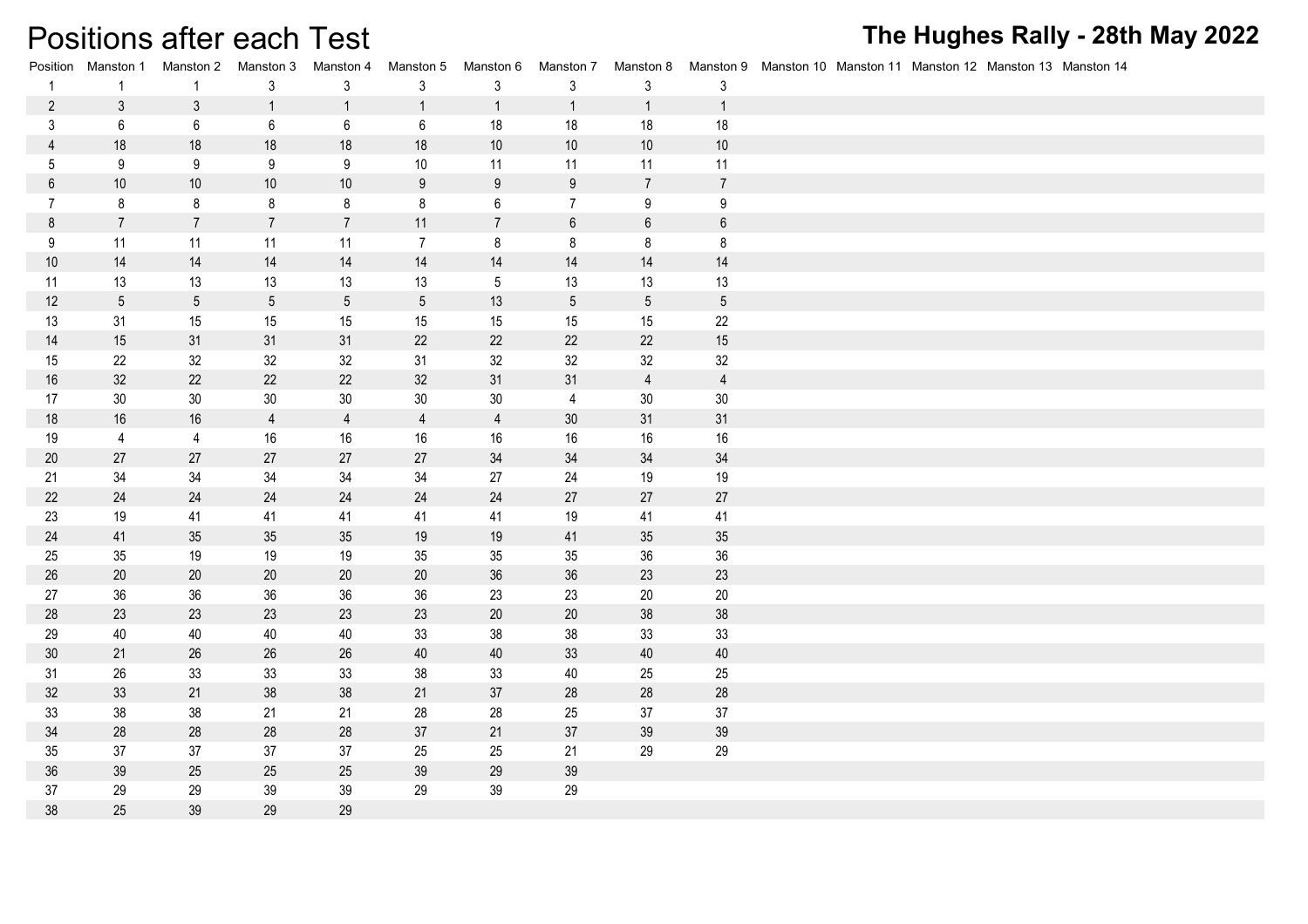## Positions after each ITC

| Pos             | ITC-A1          | ITC-A2         | ITC-A3         | ITC-A4          | ITC-B1          | ITC-B2          | ITC-C1          | ITC-C2          | ITC-C3          | ITC-C4 | ITC-D1          | ITC-D2          | ITC-D3         | ITC-D4          | ITC-D5          | ITC-D6         | ITC-E1         | ITC-E2          | ITC-F1           | ITC-F2           |
|-----------------|-----------------|----------------|----------------|-----------------|-----------------|-----------------|-----------------|-----------------|-----------------|--------|-----------------|-----------------|----------------|-----------------|-----------------|----------------|----------------|-----------------|------------------|------------------|
| -1              | $\overline{2}$  | $\overline{7}$ | 6              | $\mathbf{1}$    | $\overline{1}$  | $\overline{1}$  | $\overline{1}$  | $\overline{1}$  | $\mathbf{1}$    |        | 3               | $\mathsf{3}$    | 3              | 3               | $\mathbf{3}$    | 3              | 3              | 3               | $\mathsf{3}$     | 3                |
| $\mathbf{2}$    | $\mathfrak{Z}$  | $\mathfrak{Z}$ | $\overline{7}$ | 14              | 14              | 14              | $6\phantom{.}6$ | 14              | 14              |        | $\mathbf{1}$    | $\mathbf{1}$    | $\overline{1}$ | $\overline{1}$  | $\overline{1}$  | $\mathbf{1}$   | $\overline{1}$ | $\mathbf{1}$    | $\mathbf{1}$     | $\mathbf{1}$     |
| 3               | $\overline{4}$  | 6              | 30             | 18              | 6               | 3               | 14              | 3               | 3               |        | 18              | 18              | 18             | 18              | 18              | 18             | 18             | 18              | 18               | 18               |
| $\overline{4}$  | $5\overline{)}$ | 14             | 3              | $6\phantom{.0}$ | $\mathfrak{Z}$  | 18              | 18              | $6\,$           | $6\,$           |        | $10$            | 10              | 10             | $10$            | $10$            | $\overline{7}$ | $\overline{7}$ | $\overline{7}$  | 11               | 11               |
| 5               | $\overline{7}$  | 30             | $\overline{1}$ | $\mathfrak{Z}$  | 18              | 6               | 3               | 18              | 9               |        | 11              | $\overline{7}$  | $\overline{7}$ | $\overline{7}$  | $\overline{7}$  | 11             | 11             | 11              | $\overline{7}$   | $\overline{7}$   |
| 6               | 27              | 8              | 14             | 10              | 9               | 9               | 11              | 9               | 18              |        | $\overline{7}$  | 11              | 11             | 11              | 11              | $6\,$          | $6\,$          | $6\overline{6}$ | $6\,$            | $\,6\,$          |
| $\mathbf{7}$    | 6               | $\mathbf{1}$   | 18             | 9               | 10              | 10              | 9               | 10              | 10              |        | 9               | 9               | 9              | 6               | 9               | 8              | 8              | 8               | 8                | 8                |
| 8               | 22              | 18             | 8              | 11              | 11              | 11              | 10 <sup>°</sup> | 8               | 8               |        | 6               | 8               | 6              | 9               | 6               | 10             | 10             | 10 <sup>°</sup> | 10 <sup>°</sup>  | 10               |
| 9               | 28              | 11             | 11             | 8               | 8               | 8               | 8               | 11              | $\overline{7}$  |        | 8               | 6               | 8              | 8               | 8               | 13             | 13             | 13              | 13               | 14               |
| 10 <sup>°</sup> | $\bf 8$         | 10             | 10             | $7\overline{ }$ | $\overline{7}$  | $\overline{7}$  | $\overline{7}$  | $\overline{7}$  | 11              |        | 14              | 14              | 13             | 13              | 13              | $9\,$          | 9              | 9               | 22               | $\boldsymbol{9}$ |
| 11              | 14              | 19             | 9              | 30              | 13              | 13              | 22              | $\overline{2}$  | $\overline{2}$  |        | 13              | 13              | 5              | $5\phantom{.0}$ | $5\phantom{.0}$ | 14             | 14             | 22              | 14               | 22               |
| 12 <sup>°</sup> | 18              | 9              | 16             | $\overline{4}$  | 22              | 31              | $\overline{2}$  | 15              | 13              |        | $5\phantom{.0}$ | $5\phantom{.0}$ | 14             | 22              | 22              | 22             | 22             | 14              | $\boldsymbol{9}$ | $\sqrt{5}$       |
| 13              | 30              | 16             | 19             | 13              | 31              | $\overline{2}$  | 15              | 13              | 15              |        | 22              | 22              | 22             | 14              | 14              | 5              | 5              | 5               | 5                | 13               |
| 14              | $\overline{1}$  | 22             | 22             | 22              | $\overline{2}$  | 22              | 13              | 22              | 31              |        | 15              | 15              | 15             | 15              | 15              | $\overline{4}$ | $\overline{4}$ | $\overline{4}$  | 15               | $\overline{4}$   |
| 15              | 10              | 37             | 5              | 31              | 15              | 15              | 31              | 31              | $5\phantom{.0}$ |        | 32              | $\overline{4}$  | 4              | $\overline{4}$  | $\overline{4}$  | 15             | 15             | 15              | $\overline{4}$   | 15               |
| 16              | 31              | 15             | $\overline{4}$ | $\overline{2}$  | 30              | 27              | $5\overline{)}$ | $5\phantom{.0}$ | 22              |        | $\overline{4}$  | 32              | 32             | 32              | 32              | 32             | 32             | 32              | 32               | 32               |
| 17              | 37              | 23             | 31             | 15              | 27              | 5               | 27              | 27              | 30              |        | $30\,$          | $30\,$          | $30\,$         | 30              | 30              | 19             | 19             | 19              | 19               | 19               |
| 18              | 13              | $\sqrt{5}$     | 13             | 16              | 16              | 30              | 30 <sup>°</sup> | 30              | 32              |        | 31              | 31              | 31             | 31              | 31              | 30             | 30             | 30              | 30               | 16               |
| 19              | 34              | $\overline{2}$ | $\overline{2}$ | 27              | $5\phantom{.0}$ | 16              | 24              | 32              | 34              |        | 16              | 16              | 34             | 34              | 34              | 16             | 16             | 16              | 31               | 30               |
| 20              | 39              | 24             | 32             | $5\overline{)}$ | 24              | 32 <sup>2</sup> | 32              | 34              | 16              |        | 34              | 34              | 16             | 19              | 19              | 31             | 31             | 31              | 16               | 31               |
| 21              | 11              | 4              | 15             | 35              | 32              | 24              | 34              | 24              | 27              |        | 19              | 19              | 19             | 16              | 16              | 34             | 34             | 34              | 34               | 34               |
| 22              | 29              | 13             | 36             | 24              | 34              | 34              | 16              | 16              | $\overline{4}$  |        | 41              | 41              | 41             | 27              | 27              | 27             | 20             | 35              | 20               | 20               |
| 23              | 19              | 31             | 21             | 32              | 4               | $\overline{4}$  | $\overline{4}$  | $\overline{4}$  | 24              |        | 27              | 27              | 27             | 35              | 35              | 20             | 35             | 20              | 35               | 27               |
| 24              | 24              | 41             | 41             | 34              | 41              | 41              | 41              | 41              | 19              |        | 35              | 35              | 35             | 41              | 41              | 35             | 27             | 27              | 27               | 35               |
| 25              | 32              | 32             | 38             | 41              | 19              | 19              | 19              | 19              | 41              |        | 20              | 20              | 20             | 20              | 20              | 41             | 23             | 23              | 23               | 23               |
| 26              | 35              | 21             | 27             | 19              | 35              | 35              | 35              | 35              | 35 <sub>5</sub> |        | 23              | 23              | 23             | 23              | 23              | 23             | 41             | 41              | 41               | 41               |
| 27              | 36              | 38             | 40             | 40              | 40              | 23              | 20              | 20              | 20              |        | 38              | 25              | 25             | 25              | 25              | 25             | 28             | 28              | 28               | 25               |
| 28              | 40              | 36             | 39             | 23              | 23              | 21              | 23              | 23              | 36              |        | 40              | 33              | 33             | 28              | 28              | 28             | 33             | 33              | 33               | 28               |
| 29              | 41              | 39             | 35             | 29              | 29              | 20              | 21              | 21              | 23              |        | 25              | 28              | 28             | 33              | 33              | 33             | 25             | 25              | 25               | 33               |
| 30              | 21              | 29             | 34             | 21              | 28              | 36              | 36              | 36              | 40              |        | 33              | 40              | 37             | 29              | 29              | 29             | 29             | 29              | 29               | 39               |
| 31              | 9               | 34             | 29             | 20              | 21              | 33              | 28              | 40              | 21              |        | 28              | 38              | 40             | 39              | 39              | 40             | 39             | 39              | 39               | 29               |
| 32              | 33              | 35             | 37             | 36              | 33              | 40              | 40              | 26              | $26\,$          |        | 37              | 37              | 29             | 40              | 40              | 39             | 40             | 40              | 37               | 37               |
| 33              | 23              | 40             | 24             | 38              | 20              | 28              | 33              | 28              | 33              |        | 39              | 39              | 38             | 37              | 37              | 37             | 38             | 38              | 38               | 38               |
| 34              | 15              | 27             | 23             | 28              | 37              | 39              | 26              | 33              | 38              |        | 29              | 29              | 39             | 38              | 38              | 38             | 37             | 37              | 40               | 40               |
| 35              | 38              | 28             | 28             | 39              | 36              | 26              | 39              | 39              | 39              |        |                 |                 |                |                 |                 |                |                |                 |                  |                  |
| 36              | 16              | 26             | 26             | 26              | 38              | 29              | 29              | 38              | 28              |        |                 |                 |                |                 |                 |                |                |                 |                  |                  |
| 37              | 20              | 33             | 20             | 33              | 39              | 37              | 38              | 37              | 37              |        |                 |                 |                |                 |                 |                |                |                 |                  |                  |
| 38              | 25              | 20             | 33             | 37              | 26              | 38              | 37              | 29              | 29              |        |                 |                 |                |                 |                 |                |                |                 |                  |                  |
| 39              | 26              | 25             | 25             | 25              | 25              | 25              | 25              | 25              | 25              |        |                 |                 |                |                 |                 |                |                |                 |                  |                  |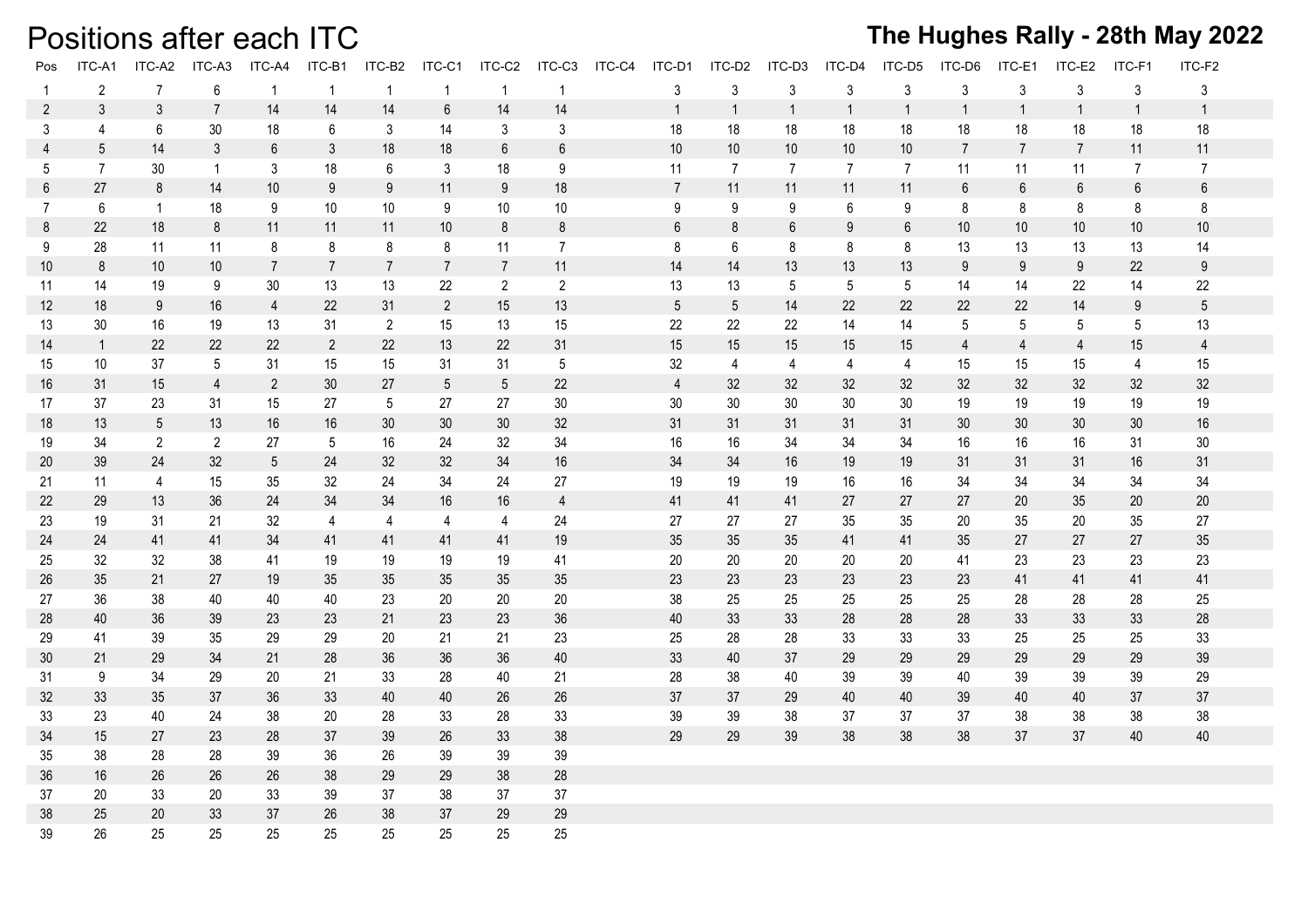# Results of the Tests **The Hughes Rally - 28th May 2022**

|  | <b>Historic</b> |  |
|--|-----------------|--|
|  |                 |  |

|                         | <b>No</b>        | <b>Total</b> |              | Class            | <b>Driver</b>          | <b>Navigator</b>       | <b>Car</b>                  | CC             | <b>Year</b> |
|-------------------------|------------------|--------------|--------------|------------------|------------------------|------------------------|-----------------------------|----------------|-------------|
| 1                       | 3                | 00:13:16     |              | 1 M1             | Leigh Powley           | <b>Brian Goff</b>      | Toyota Corolla              | 1587           | 1986        |
| $\overline{2}$          | $\overline{4}$   | 00:13:38     |              | 1 M2             | James Griffiths        | James Howell           | Austin Mini 1275GT          | 1275           | 1972        |
| 3                       | 25               | 00:13:49     | $\mathbf{1}$ | N34              | John King              | Mike Cowburn           | Toyota MR2                  | 1598           | 1985        |
| $\overline{\mathbf{4}}$ | 11               | 00:14:13     |              | 1 E12            | Alan Pettit            | Peter Rushforth        | Volvo Amazon                | 1798           | 1966        |
| 5                       | 23               | 00:14:19     | $\mathbf{1}$ | N <sub>2</sub>   | Steven Winter          | Christopher Winter     | Volvo 144GL                 | 1986           | 1972        |
| 6                       | $\mathbf{1}$     | 00:14:20     |              | 2 M2             | Stephen Owens          | Nick Blosham           | Porsche 911 SWB             | 1998           | 1965        |
| $\overline{7}$          | 10               | 00:14:32     | $\mathbf{1}$ | E34              | Mark Goodwin           | <b>Anthony Davies</b>  | Triumph TR7 Sprint          | 1998           | 1977        |
| 8                       | $\overline{7}$   | 00:14:36     |              | 3 M2             | <b>Ken Binstead</b>    | Sarah Binstead         | MG <sub>B</sub>             | 1800           | 1973        |
| 9                       | 13               | 00:14:40     |              | 2 E34            | Roger Fildes           | Julian Broadhurst      | Ford Escort Mk2             | 1998           | 1976        |
| 10                      | 14               | 00:14:45     |              | 3 E34            | <b>Robert Robinson</b> | <b>Clare Grove</b>     | <b>MG Maestro</b>           | 1944           | 1988        |
| 11                      | 8                | 00:14:51     |              | 4 E34            | Hugh Garnish           | David Bell             | Ford Fiesta                 | 1598           | 1977        |
| 12                      | 5                | 00:14:55     |              | 4 M2             | <b>Harvey Steele</b>   | <b>Martin Pitt</b>     | Volvo 144                   | 1986           | 1971        |
| 13                      | $\boldsymbol{9}$ | 00:15:07     |              | 5 E34            | Peter Engel            | Mark Dunkerley         | Mazda Eunos                 | 1600           | 1990        |
| 14                      | 28               | 00:15:26     |              | 1 N1             | Nigel Woof             | Sally Woof             | Volvo PV544                 | 1800           | 1961        |
| 15                      | 35               | 00:15:33     |              | 2 N <sub>2</sub> | Lee Davies             | <b>Richard White</b>   | Austin Mini                 | 1275           | 1973        |
| 16                      | $\,6\,$          | 00:15:36     |              | 2 M1             | <b>Les Andrew</b>      | <b>Martin Phaff</b>    | Peugeot 104 ZS              | 1219           | 1981        |
| 16                      | 15               | 00:15:36     | 6            | E34              | Andrew Lees            | <b>Brian Cammack</b>   | Vauxhall Nova               | 1396           | 1989        |
| 18                      | 37               | 00:16:23     |              | 2 N34            | David Johnson          | <b>Nigel Banks</b>     | Saab 99 EMS                 | 1975           | 1974        |
| 19                      | 30               | 00:16:29     |              | 3 N34            | Graham Skeggs          | John Murdoch           | <b>MG BGT</b>               | 1800           | 1978        |
| 20                      | 34               | 00:16:35     |              | 3 N2             | Paul Heaney            | Sandra Heaney          | Lancia Fulvia               | 1300           | 1969        |
| 21                      | 27               | 00:16:40     |              | 4 N2             | <b>Phil Cheek</b>      | Chris Rhodes           | Hillman Hartwell Sprint Ave | 1600           | 1971        |
| 22                      | 16               | 00:16:54     |              | 2 E12            | Michael Helm           | Jim Bowie              | Triumph TR6                 | 2498           | 1970        |
| 23                      | 33               | 00:17:08     |              | 5 N2             | David Blackhurst       | lan Clapham            | Morris Mini Cooper          | 998            | 1969        |
| 24                      | 29               | 00:17:40     |              | 4 N34            | Dean Forrest           | Melvyn Cox             | <b>MGB Roadster</b>         | 1800           | 1976        |
| 25                      | 31               | 00:17:46     |              | 2 N1             | Jacolyn Wales          | David Morris           | <b>MG BGT</b>               | 1798           | 1966        |
| 25                      | 39               | 00:17:46     |              | 3 N1             | <b>Rupert Burne</b>    | Carole Burne           | <b>MG MGA</b>               | 1600           | 1960        |
| Club                    |                  |              |              |                  |                        |                        |                             |                |             |
|                         | <b>No</b>        | <b>Total</b> |              | <b>Class</b>     | <b>Driver</b>          | <b>Navigator</b>       | <b>Car</b>                  | C <sub>C</sub> | <b>Year</b> |
| 1                       | 18               | 00:13:48     |              | 1 C1             | Colin Woodhouse        | <b>Richard Pashley</b> | Rover <sub>25</sub>         | 1796           | 2000        |
| $\overline{2}$          | 38               | 00:14:19     |              | 2 C1             | Jack Stewart           | <b>Matthew Davies</b>  | Morris Cooper S             | 1380           | 1963        |
| 3                       | 32               | 00:14:43     |              | 3 C1             | lan Hazleton           | Paul Hardy             | MG ZR                       | 1396           | 2002        |
| 4                       | 41               | 00:14:48     |              | 4 C1             | Philip Anning          | Robert Young           | Rover Mini Cooper           | 1293           | 1994        |
| 5                       | 22               | 00:14:55     |              | 5 C1             | <b>Phil Matthews</b>   | Karl Ellis             | <b>BMW Compact-RS</b>       | 1890           | 1998        |
| 6                       | 20               | 00:15:37     |              | 6 C1             | <b>Mick Rose</b>       | <b>Dick Athow</b>      | Skoda Felicia               | 1300           | 1996        |
| 7                       | 19               | 00:16:09     |              | 7 C1             | Andy Elcomb            | Joy Waiton             | Mazda Eunos                 | 1600           | 1992        |
| 8                       | 40               | 00:18:49     |              | 8 C1             | <b>Richard Gormley</b> | David Peplow           | <b>MG MGB GT</b>            | 1798           | 1974        |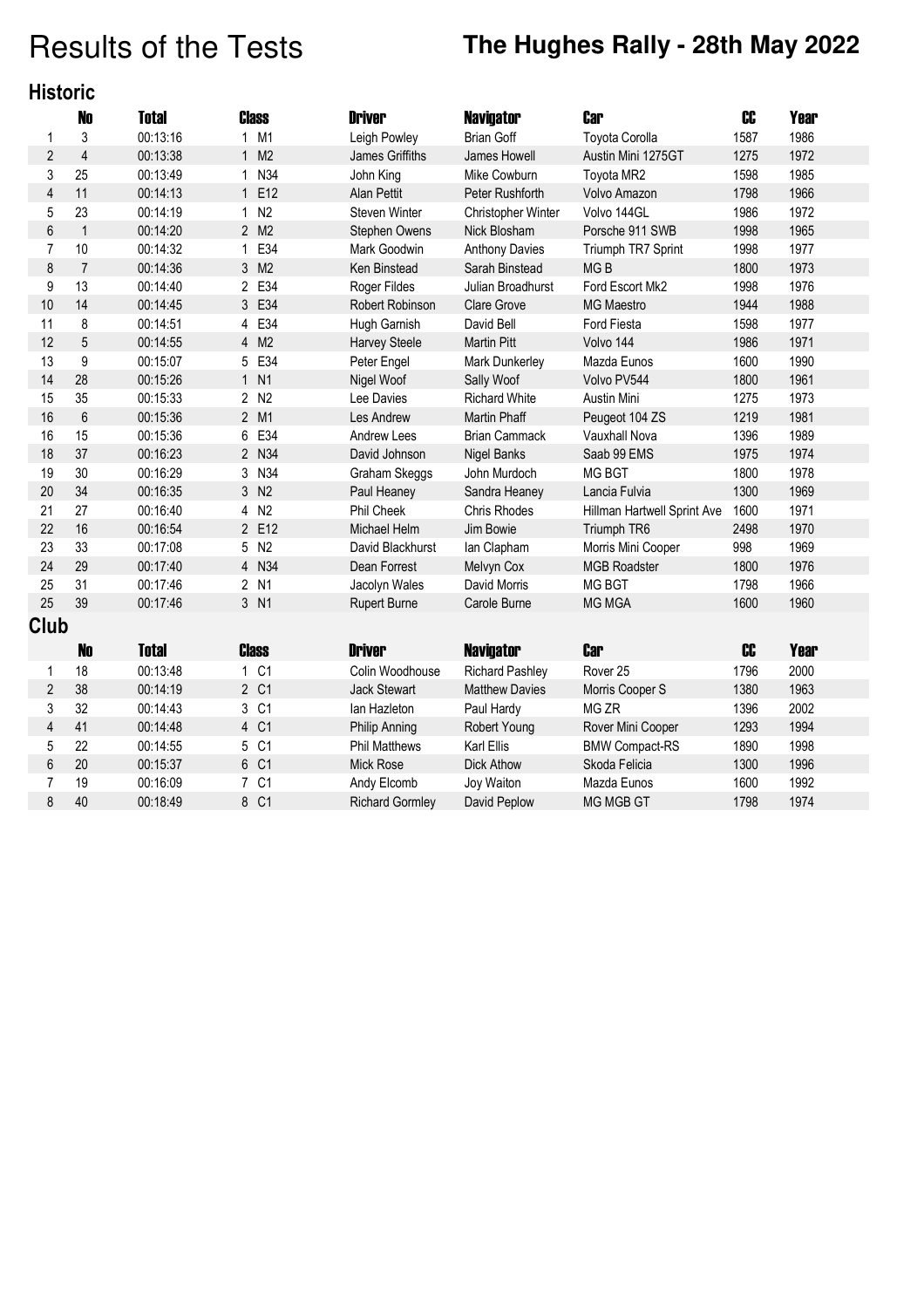# Results of the Regularities **The Hughes Rally - 28th May 2022**

| <b>Historic</b>         |                |              |                  |                        |                        |                             |                |             |  |
|-------------------------|----------------|--------------|------------------|------------------------|------------------------|-----------------------------|----------------|-------------|--|
|                         | No             | <b>Total</b> | <b>Class</b>     | <b>Driver</b>          | <b>Navigator</b>       | <b>Car</b>                  | C <sub>C</sub> | <b>Year</b> |  |
| 1                       | 5              | 00:00:56     | 1 M2             | Harvey Steele          | <b>Martin Pitt</b>     | Volvo 144                   | 1986           | 1971        |  |
| $\overline{2}$          | $\mathfrak{z}$ | 00:01:47     | 1 M1             | Leigh Powley           | <b>Brian Goff</b>      | Toyota Corolla              | 1587           | 1986        |  |
| 3                       | 11             | 00:02:13     | 1 E12            | Alan Pettit            | Peter Rushforth        | Volvo Amazon                | 1798           | 1966        |  |
| $\overline{4}$          | 13             | 00:02:14     | 1 E34            | Roger Fildes           | Julian Broadhurst      | Ford Escort Mk2             | 1998           | 1976        |  |
| 5                       | $\mathbf{1}$   | 00:02:18     | 2 M2             | Stephen Owens          | Nick Blosham           | Porsche 911 SWB             | 1998           | 1965        |  |
| 6                       | 6              | 00:02:29     | 2 M1             | Les Andrew             | <b>Martin Phaff</b>    | Peugeot 104 ZS              | 1219           | 1981        |  |
| $\overline{7}$          | $\overline{7}$ | 00:02:50     | 3 M2             | Ken Binstead           | Sarah Binstead         | MG <sub>B</sub>             | 1800           | 1973        |  |
| 8                       | 10             | 00:03:05     | 2 E34            | Mark Goodwin           | <b>Anthony Davies</b>  | Triumph TR7 Sprint          | 1998           | 1977        |  |
| 9                       | 9              | 00:03:23     | 3 E34            | Peter Engel            | Mark Dunkerley         | Mazda Eunos                 | 1600           | 1990        |  |
| 10                      | 14             | 00:03:54     | 4 E34            | Robert Robinson        | Clare Grove            | <b>MG Maestro</b>           | 1944           | 1988        |  |
| 11                      | 8              | 00:04:02     | 5 E34            | Hugh Garnish           | David Bell             | Ford Fiesta                 | 1598           | 1977        |  |
| 12                      | 31             | 00:04:59     | 1 N1             | Jacolyn Wales          | David Morris           | <b>MG BGT</b>               | 1798           | 1966        |  |
| 13                      | 15             | 00:05:06     | 6 E34            | Andrew Lees            | <b>Brian Cammack</b>   | Vauxhall Nova               | 1396           | 1989        |  |
| 14                      | $\overline{4}$ | 00:07:01     | 4 M2             | James Griffiths        | James Howell           | Austin Mini 1275GT          | 1275           | 1972        |  |
| 15                      | 30             | 00:08:09     | 1 N34            | Graham Skeggs          | John Murdoch           | <b>MG BGT</b>               | 1800           | 1978        |  |
| 16                      | 16             | 00:08:24     | 2 E12            | Michael Helm           | Jim Bowie              | Triumph TR6                 | 2498           | 1970        |  |
| 17                      | 34             | 00:08:49     | 1 N2             | Paul Heaney            | Sandra Heaney          | Lancia Fulvia               | 1300           | 1969        |  |
| 18                      | 33             | 00:10:31     | 2 N <sub>2</sub> | David Blackhurst       | lan Clapham            | Morris Mini Cooper          | 998            | 1969        |  |
| 19                      | 27             | 00:10:42     | 3 N2             | Phil Cheek             | <b>Chris Rhodes</b>    | Hillman Hartwell Sprint Ave | 1600           | 1971        |  |
| 20                      | 23             | 00:10:46     | 4 N2             | Steven Winter          | Christopher Winter     | Volvo 144GL                 | 1986           | 1972        |  |
| 21                      | 29             | 00:11:31     | 2 N34            | Dean Forrest           | Melvyn Cox             | <b>MGB Roadster</b>         | 1800           | 1976        |  |
| 22                      | 35             | 00:12:08     | 5 N2             | Lee Davies             | <b>Richard White</b>   | <b>Austin Mini</b>          | 1275           | 1973        |  |
| 23                      | 28             | 00:12:51     | 2 N1             | Nigel Woof             | Sally Woof             | Volvo PV544                 | 1800           | 1961        |  |
| 24                      | 39             | 00:15:28     | 3 N1             | <b>Rupert Burne</b>    | Carole Burne           | <b>MG MGA</b>               | 1600           | 1960        |  |
| 25                      | 25             | 00:15:38     | 3 N34            | John King              | Mike Cowburn           | Toyota MR2                  | 1598           | 1985        |  |
| 26                      | 37             | 00:19:25     | 4 N34            | David Johnson          | <b>Nigel Banks</b>     | Saab 99 EMS                 | 1975           | 1974        |  |
| Club                    |                |              |                  |                        |                        |                             |                |             |  |
|                         | N <sub>0</sub> | <b>Total</b> | <b>Class</b>     | <b>Driver</b>          | <b>Navigator</b>       | <b>Car</b>                  | C <sub>C</sub> | <b>Year</b> |  |
| 1                       | 18             | 00:02:42     | 1 C1             | Colin Woodhouse        | <b>Richard Pashley</b> | Rover <sub>25</sub>         | 1796           | 2000        |  |
| $\overline{2}$          | 22             | 00:04:23     | 2 C1             | <b>Phil Matthews</b>   | Karl Ellis             | <b>BMW Compact-RS</b>       | 1890           | 1998        |  |
| 3                       | 19             | 00:04:56     | 3 C1             | Andy Elcomb            | Joy Waiton             | Mazda Eunos                 | 1600           | 1992        |  |
| $\overline{\mathbf{4}}$ | 32             | 00:07:11     | 4 C1             | lan Hazleton           | Paul Hardy             | MG ZR                       | 1396           | 2002        |  |
| 5                       | 41             | 00:14:15     | 5 C1             | Philip Anning          | Robert Young           | Rover Mini Cooper           | 1293           | 1994        |  |
| 6                       | 20             | 00:14:19     | 6 C1             | <b>Mick Rose</b>       | <b>Dick Athow</b>      | Skoda Felicia               | 1300           | 1996        |  |
| $\overline{7}$          | 40             | 00:17:57     | 7 C1             | <b>Richard Gormley</b> | David Peplow           | <b>MG MGB GT</b>            | 1798           | 1974        |  |
| 8                       | 38             | 00:22:37     | 8 C1             | <b>Jack Stewart</b>    | <b>Matthew Davies</b>  | Morris Cooper S             | 1380           | 1963        |  |
|                         |                |              |                  |                        |                        |                             |                |             |  |